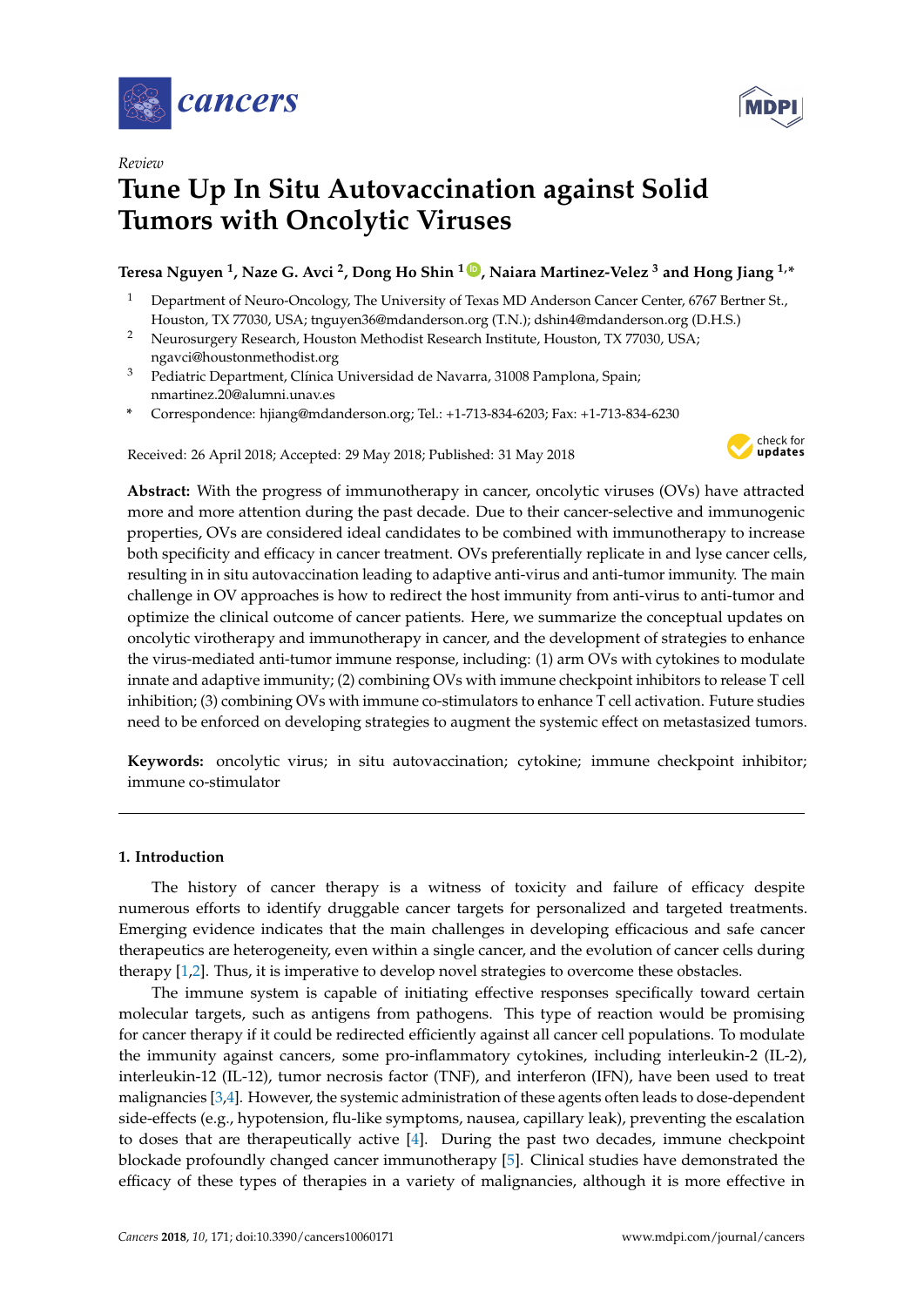cancers with an immunogenic tumor microenvironment compared to those with a non-immunogenic microenvironment [\[5](#page-10-4)[,6\]](#page-10-5). Though to a less extent, like cytokine therapy, immune checkpoint blockade can cause immune-related adverse events (irAEs) in many patients due to the overstimulation of immune reactivity that may result in autoimmunity [\[7\]](#page-11-0). Moreover, to increase the efficacy in patients who are refractory to single antibody blockade, different immune checkpoint blocking antibodies have been combined to treat these patients [\[8,](#page-11-1)[9\]](#page-11-2). This may unavoidably increase the risk for irAEs.

To pursue the specificity and safety of immunotherapy, efforts have been made to define cancer-associated antigens and develop therapeutic cancer vaccines. Currently, therapeutic cancer vaccination is only effective as monotherapy for the treatment of premalignant or minimal residual disease, but not in established cancers [\[10\]](#page-11-3). Vaccine strategies can increase the frequency and activity of tumor-specific T cells. However, they have failed to ensure that these T cells could infiltrate into tumors and/or exert their function within the tumor due to the immunosuppression in the tumor [\[10\]](#page-11-3). Moreover, since cancer vaccines only target a limited number of antigens in the cancer antigen repertoire, after immune editing during the therapy, cancer cells without expression of these antigens can escape and give rise to new tumor cell populations that are resistant to the same vaccine therapy [\[10](#page-11-3)[,11\]](#page-11-4).

Oncolytic viruses (OVs) are genetically modified or naturally occurring viruses that selectively replicate in and disrupt cancer cells [\[12](#page-11-5)[–14\]](#page-11-6). Theoretically, these viruses can cause a cascading oncolytic effect in the entire tumor [\[12–](#page-11-5)[14\]](#page-11-6), resulting in the eradication of the infected tumors. However, the viruses have hardly reached their full therapeutic potential due to the antiviral immune responses of the patients and the dynamic immune suppression within the tumor environment [\[12–](#page-11-5)[14\]](#page-11-6). Nevertheless, OVs have been clinically demonstrated to initiate systemic antitumor immunity due to the in situ cancer vaccination effect of the therapy  $[12-14]$  $[12-14]$ . That is, during virotherapy, the in situ viral infection, replication, and subsequent tumor necrosis cooperate to disrupt immunosuppression within the tumor microenvironment, resulting in T cell reactivity against cancer neo-antigens [\[15–](#page-11-7)[17\]](#page-11-8). Taken together, it seems there could be an opportunity to take advantage of the above strategies to disrupt the immunosuppression within the tumor, upregulate the activity of tumor-specific T cell, and thus further develop more efficacious and safe therapies for cancer patients.

# **2. In Situ Autovaccination against Cancers Induced by Oncolytic Viruses**

Immunity is a double-edged sword in cancer therapy. Thus, it is as important to steer the immune response specifically to cancer cells as to disrupt them efficiently. Unlike cytokine therapy or immune checkpoint blockade that modulate the whole population of certain types of immune cells, cancer vaccines induce immunity specifically against cancer cells. However, in addition to its inefficiency in established cancers [\[10\]](#page-11-3), this strategy is also challenged by the identification of universal tumor-associated antigens (TAAs) and the difficulty in isolating and preparing individualized vaccines ex vivo [\[18,](#page-11-9)[19\]](#page-11-10). During the process of initiation and progression, cancers acquire tens to thousands of nonsynonymous mutations [\[20,](#page-11-11)[21\]](#page-11-12). These mutations (either driver or passenger) result in changes of the amino acid sequence or protein structure to produce neo-antigens [\[22,](#page-11-13)[23\]](#page-11-14). Since these antigens are not expressed by normal cells, they are predicted to be recognizable by the immune system and be specific targets of immunotherapy. Thus, to improve the effectiveness of cancer vaccine therapy, immunomodulatory agents have been delivered directly into tumors to cause an in situ autovaccination effect. It enhances the immunogenicity of the treated tumor, generates tumor infiltrating lymphocytes (TILs), and triggers a systemic anti-tumor immune response [\[19\]](#page-11-10).

Accumulating evidence demonstrates that the efficacy of many OVs is at least partly related to the induction of potent antitumor immunity as a result of the in situ vaccination effect of the treatment [\[12\]](#page-11-5). When OVs are delivered intratumorally, the infection gives rise to pathogen-associated molecular patterns (PAMPs) [\[24\]](#page-11-15). In addition, the replication of the viruses and the consequential lysis of the infected cells, a type of immunogenic cell death, release damage- (or danger-) associated molecular patterns (DAMPs) [\[17,](#page-11-8)[25,](#page-11-16)[26\]](#page-11-17). These molecules can be recognized by cells of the innate immune system to initiate an inflammatory immune response [\[24](#page-11-15)[,27](#page-11-18)[,28\]](#page-11-19). Thus, the immune suppressive tumor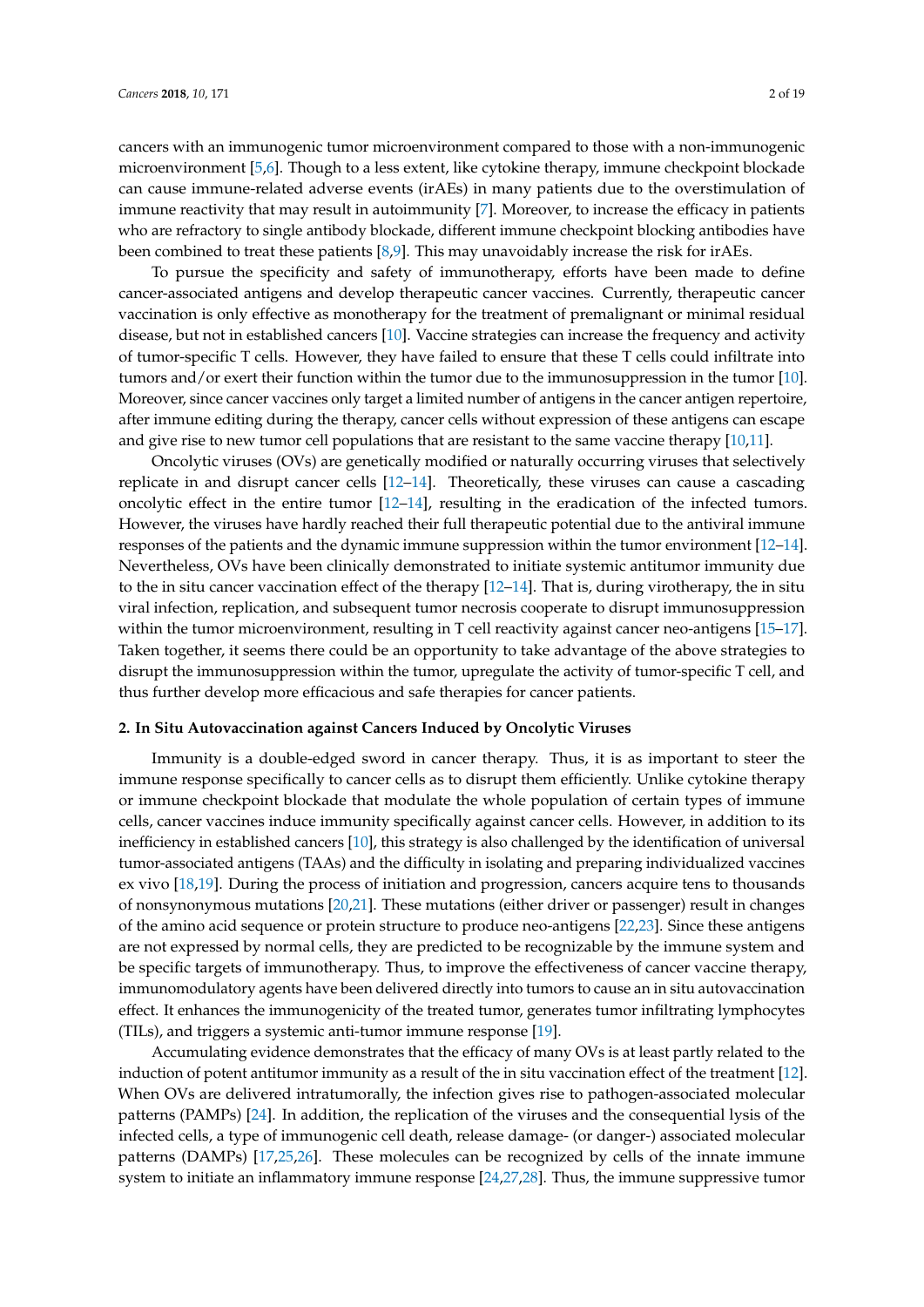microenvironment is changed to an immune active one, increasing the infiltration of immune cells to the tumor site [\[16,](#page-11-20)[17\]](#page-11-8). The tumor-associated antigens (TAAs) from virally lysed cancer cells are released<br>in the intervals to the tumor milieu and are then cross-presented to  $T$  cells by endogenous antigen-presenting cells (APCs), including dendritic cells (DCs) and macrophages. Moreover, tumor cells with or without viral infection can also function as APCs to present TAAs to T cells. In our studies, oncolytic adenoviruses induce autophagy leading to immunogenic cell death, and upregulate proteasome activity and MHC expression in the infected cells, resulting in increased presentation of viral antigens and TAAs to T cells to stimulate their activation  $[15,17]$  $[15,17]$ . The consequential adaptive immunity not only inhibits the treated tumors but also has effect on the distant disseminated tumors and results in immune memory against the same cancer cells  $[16,17]$  $[16,17]$ .

Results from clinical trials show that complete responses to OVs as a single agent have rarely been  $\alpha$  observed [\[12\]](#page-11-5). In order to achieve effective virotherapy, induction of potent and sustaining antitumor immunity is critical. During T cell development for adaptive immunity, the T Cell Receptor (TCR)  $\,$ signaling (Signal 1) initiates the reaction, then co-stimulation and/or co-inhibition (Signal 2) shape the outcome of T cells, and cytokines (Signal 3) determine whether Signals 1 and 2 cause tolerance or a productive response leading to potent effector functions, survival, and formation of immune memory [\[29,](#page-11-21)[30\]](#page-12-0). Intratumoral delivery of the OVs generates an inflammatory environment in the tumor and initiates the TCR signaling through cross-presenting TAAs to T cells while the reaction is to some extent also modulated by co-signaling and cytokines. Thus, it is logical to combine the viruses with immunotherapeutic strategies to modulate the three signals to enhance the in situ and abscopal antitumor effect (Figure [1\)](#page-2-0). distant distant distant distant distant distant distant distant distant distant distant distant distant distant the virus experience strategies to modulate the three signals to enhance the in situ and absorbed

<span id="page-2-0"></span>

**Figure 1.** Strategies to improve oncolytic virus-mediated anti-tumor immunity. Oncolytic viruses **Figure 1.** Strategies to improve oncolytic virus-mediated anti-tumor immunity. Oncolytic viruses (OVs) infect and replicate inside cancer cells, resulting in cell lysis and propagation of virions to infect (OVs) infect and replicate inside cancer cells, resulting in cell lysis and propagation of virions to  $\frac{1}{\sqrt{2}}$  cancer cells. The process generation of  $\frac{1}{\sqrt{2}}$  and  $\frac{1}{\sqrt{2}}$  and  $\frac{1}{\sqrt{2}}$  and  $\frac{1}{\sqrt{2}}$  and  $\frac{1}{\sqrt{2}}$  and  $\frac{1}{\sqrt{2}}$  and  $\frac{1}{\sqrt{2}}$  and  $\frac{1}{\sqrt{2}}$  and  $\frac{1}{\sqrt{2}}$  and  $\frac{1}{\sqrt{2}}$  an infect nearby cancer cells. This process generates pathogen-associated molecular patterns (PAMPs) and damage- (or danger-) associated molecular patterns (DAMPs) that trigger an innate immune response to modulate the tumor microenvironment, resulting in in situ autovaccination leading to adaptive anti-virus and anti-tumor immunity. In the infected tumor cells, OVs also induce autophagy (autophagosome formation) and activity of proteasome to increase their capability to function as APC to present tumor-associated antigens (TAAs) to T cells. OVs have been combined with immune modulators to enhance immunity against the tumor. Cytokines expressed by OVs stimulate innate and adaptive immunity within the tumor. Combination of OVs with immune checkpoint blockade through antibodies to inhibit the interaction between immune checkpoint ligand (ICL) and receptor (ICR), or with agonist antibody or expression of the co-stimulatory ligand (CSL) to bind with the  $\overline{\text{p}}$  co-stimulatory receptor (CSR) augments T cell receptor (TCR) signaling initiated by the virus through presenting TAAs with major histocompatibility complex (MHC), leading to enhanced T cell activation against the tumor.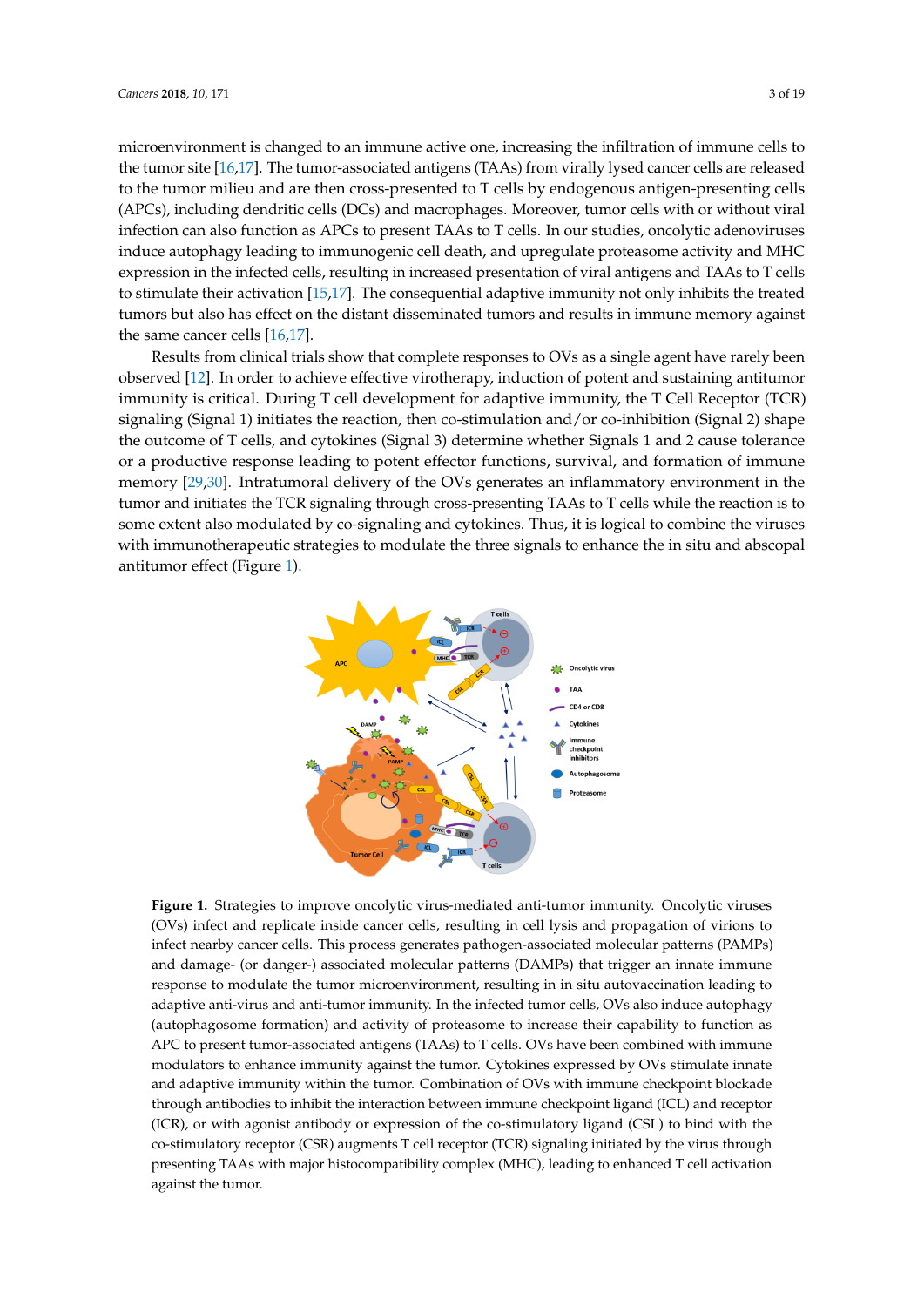# **3. Strategies to Boost Oncolytic Virus-Induced Anti-Cancer Immunity**

#### *3.1. Oncolytic Viruses and Cytokines: Modulate the Innate and Adaptive Immune Response*

The complex interaction between tumor cells and the tumor microenvironment components, including fibroblasts, extracellular matrix, blood vessels, inflammatory cells, and stimulatory molecules such as chemokines and cytokines, plays an important role in tumor development. Although the interaction mostly occurs via direct cell-cell contact, the secretion of the molecular messenger cytokines stimulates immune cell recruitment to the tumor site. Pro-inflammatory cytokines, such as granulocyte-macrophage colony-stimulating factor (GM-CSF), IL-12, IL-2 and interferons (IFNs), are highly considered for anticancer therapeutic applications [\[31–](#page-12-1)[34\]](#page-12-2). For cancer vaccination strategies, the administration or expression of cytokines at the site of tumors has been shown to increase the efficacy of cytokine therapy and decrease the toxic side effects [\[35\]](#page-12-3). Thus, intratumoral delivery of the cytokines with OVs were the first to be developed to modulate anti-tumor immunity (Table [1\)](#page-3-0). Some cytokine-expressing OVs have already been tested in clinical trials.

<span id="page-3-0"></span>**Cytokine Virus Modification in Tested Disease Route of Administration Clinical Status** GM-CSF Human adenovirus 5 (ONCOS-102) 24-bp deletion in E1A; modified fiber with a serotype 3 knob solid tumors refractory to available treatments Intratumoral and Phase I [\[36\]](#page-12-4) Human adenovirus 5 (CG0070) E2F-1 promoter /E1A gene, human GM-CSF insertion Non-muscle invasive bladder cancer after BCG failure Bladder instillation Phase II/III [\[37,](#page-12-5)[38\]](#page-12-6) HSV-1 (T-VEC) Deletion of ICP34.5, ICP47, human GM-CSF insertion Unresected stage IIIB/C to IV melanoma with various metastasis Intratumoral Approved in the USA and Europe [\[39–](#page-12-7)[42\]](#page-12-8) Vaccinia virus (JX-594) Thymidine kinase, human GM-CSF, lacZ insertion Various cancers in adult Intravenous Phase III trial<br>and pediatric patients Intravenous [43–47] [\[43–](#page-12-9)[47\]](#page-12-10)  $II - 12$ Human adenovirus 5 (Ad5-yCD/ mutTKSR39rep-hIL12) IL-12, yeast cytosine deaminase (CD), TKSR39 (thymidine kinase mutant) insertions Non-small cell lung carcinoma (NSCLC) Prostate cancer Intratumoral Phase I (NSCLC) Phase II (prostate cancer) HSV-1 (M032) Deletion of ICP34.5, IL-12 insertion Recurrent/Progressive Glioblastoma Multiforme, Anaplastic Astrocytoma, Gliosarcoma Intracerebral Phase I [\[48\]](#page-13-0) IL-2 Vaccinia virus (VV-IL-2) Deletion of thymidine malignant mesothelioma Intratumoral Small pilot study with six patients [\[49\]](#page-13-1)

**Table 1.** Cytokine-armed OVs under clinical investigation.

GM-CSF is secreted by many cell types including T cells, macrophages, endothelial cells, and fibroblasts in response to immune stimuli [\[50\]](#page-13-2). It mediates antitumor immune responses by recruiting dendritic cells and macrophages [\[31\]](#page-12-1). Injections of GM-CSF-secreting tumor cells increased the infiltration of professional APCs, resulting in the recognition of circulating TAAs by CD4+ and CD8+ T cells [\[51\]](#page-13-3). GM-CSF-expressing oncolytic virus Ad5-D24-GMCSF have been shown to mediate tumor-specific immunity in an immunocompetent syngeneic hamster model [\[52\]](#page-13-4). In patients with advanced solid tumors refractory to standard therapies, the virus induced immune response in injected and non-injected tumors, resulting in both tumor-specific and virus-specific immunity [\[52\]](#page-13-4). Another version of this GM-CSF-expressing virus Ad5/3-D24-GMCSF (ONCOS-102) containing a genetically modified fiber with a serotype 3 knob was tested in a Phase I clinical trial for patients with solid tumors refractory to available treatments [\[36\]](#page-12-4). The trial showed that this virus was safe and the patients were able to tolerate the tested dose. Furthermore, this virus was associated with an infiltration of CD8+ T cells and upregulation of PD-L1 within the tumor, and caused an antitumor immune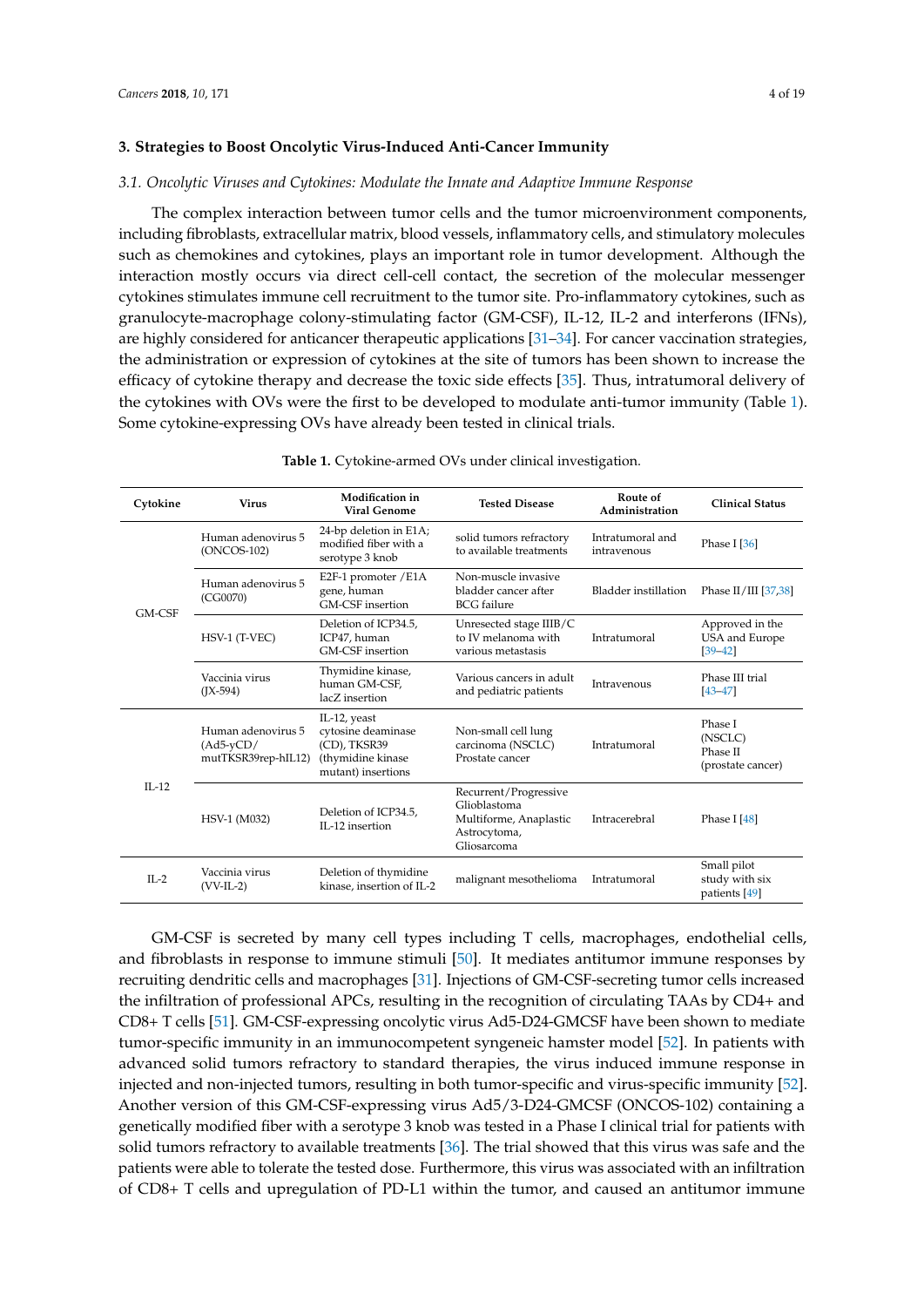response related with the clinical efficacy. [\[36\]](#page-12-4). In addition, a first in human Phase I clinical study of CG0070, an oncolytic adenovirus with selective E1A and GM-CSF expression in Rb pathway-defective cells [\[53\]](#page-13-5), showed that intravesical delivery of the virus was associated with a tolerable safety profile and anti-bladder cancer activity [\[37\]](#page-12-5). Furthermore, a Phase II/III trial of the virus for bcg-refractory non-muscle-invasive bladder cancer demonstrated that intravesical CG0070 caused a durable response in a subset of high-risk patients and has an attractive toxicity profile [\[38\]](#page-12-6).

Herpes simplex virus type 1 (HSV-1)-derived OVs have also been engineered to express GM-CSF and showed significant tumor growth inhibition in vitro using human tumor cell lines and in vivo using mouse cancer models [\[54,](#page-13-6)[55\]](#page-13-7). Talimogene laherparepvec (T-VEC, also known as OncoVEX<sup>GM-CSF</sup>, Imlygic<sup>TM</sup>) is the first oncolytic virus to be approved for melanoma treatment by FDA in the USA in 2015 and was subsequently approved in Europe and in Australia in 2016 for clinical trials [\[56\]](#page-13-8). In patients with stage IIIC and IV melanoma, direct injection of T-VEC induced local and systemic antigen-specific T cell responses and decreased regulatory T cells (Tregs), suppressor T cells, and myeloid-derived suppressor cells (MDSC) in patients displaying therapeutic responses [\[39\]](#page-12-7). The virus was also compared with GM-CSF monotherapy in patients with unresected stage IIIB to IV melanoma in a randomized open-label Phase III trial [\[40\]](#page-12-11). Intratumorally administered T-VEC was well tolerated and induced significant benefits in tumor regression, a higher durable response rate, and longer median overall survival than GM-CSF monotherapy [\[40\]](#page-12-11). These results suggest that improved systemic immunity might potentially lead to an antitumor and antiviral T cell response and prolong the overall survival. This also underlines the necessity of OV for therapeutic efficacy [\[40\]](#page-12-11). Based on these observations, several clinical trials of T-VEC in combination with systemic administration of immune checkpoint inhibitors (ICIs) are ongoing.

Additionally, due to its immunogenic nature, vaccinia virus produces a strong cytotoxic T lymphocyte (CTL) response and has been used to express human GM-CSF (JX-594, also known as Pexa-Vec) [\[57\]](#page-13-9). Increased antitumor immune response through infiltration of CD4+ and CD8+ T cells and cancer cell-selective replication were shown in an immunocompetent liver tumor model treated with JX-594 [\[58\]](#page-13-10). Phase I, II and III clinical trials were carried out with JX-594 in various cancers in adult and pediatric patients [\[43](#page-12-9)[–47\]](#page-12-10). The therapy was well-tolerated and resulted in efficient viral replication in metastatic tumors, which also successfully recruited adaptive immune cells at the site of infection [\[43–](#page-12-9)[45\]](#page-12-12). A paramyxoviruses family member, Newcastle disease virus (NDV), is one of the naturally occurring viruses with inherent oncolytic ability, and was investigated as novel cancer therapy [\[59](#page-13-11)[,60\]](#page-13-12). Recombinant NDVs with an inserted GM-CSF gene increased the stimulation of human peripheral blood mononuclear cells (PBMC) by the infected tumor cells and led to a much higher IFN- $\alpha$  production in these cells compared to the control virus with no transgene, suggesting that GM-CSF-armed NDV could be a potential tumor immunotherapy to enhance immune cell infiltration [\[61\]](#page-13-13).

IL-12 is produced by phagocytic cells and antigen-presenting cells in response to antigenic stimulation [\[62\]](#page-13-14). IL-12 targets NK cells, T cells, DCs, and macrophages, and stimulates the production of IFN-γ [\[62\]](#page-13-14). It also mediates T helper type 1 (Th1) differentiation and enhances the cytolytic effect of NK cells and CTLs [\[62\]](#page-13-14). IL-12 represents a potential candidate for tumor immunotherapy in murine models of melanoma, colon carcinoma, mammary carcinoma, and sarcoma [\[63](#page-13-15)[–68\]](#page-14-0). To avoid the clinical toxicity and side effects, OVs offer a promising platform for the delivery of IL-12, restricting its expression within the tumor microenvironment. Several adenoviral vectors expressing IL-12 have been studied to investigate the regression of malignant tumors. The studies in a mouse model of mammary adenocarcinoma demonstrated that tumor regression was mediated through the induction of specific antitumor antigen CTLs which secreted IFN-γ [\[69\]](#page-14-1). IL-12 co-expressing B7-1 (YKL-IL12/B7), IL-18 (RdB/IL-12/IL-18), and 4-1BBL oncolytic adenoviruses have been generated to evaluate the antitumor effect of the virus in a murine melanoma B16-F10 tumor model [\[70](#page-14-2)[–72\]](#page-14-3). The antitumor immunity was shown to be associated with increase of Th1/Th2 cytokine ratio and upregulation of IL-12, IL-18, IFN-γ, and GM-CSF within the tumor tissues [\[70–](#page-14-2)[72\]](#page-14-3). These results suggest that an antitumor immune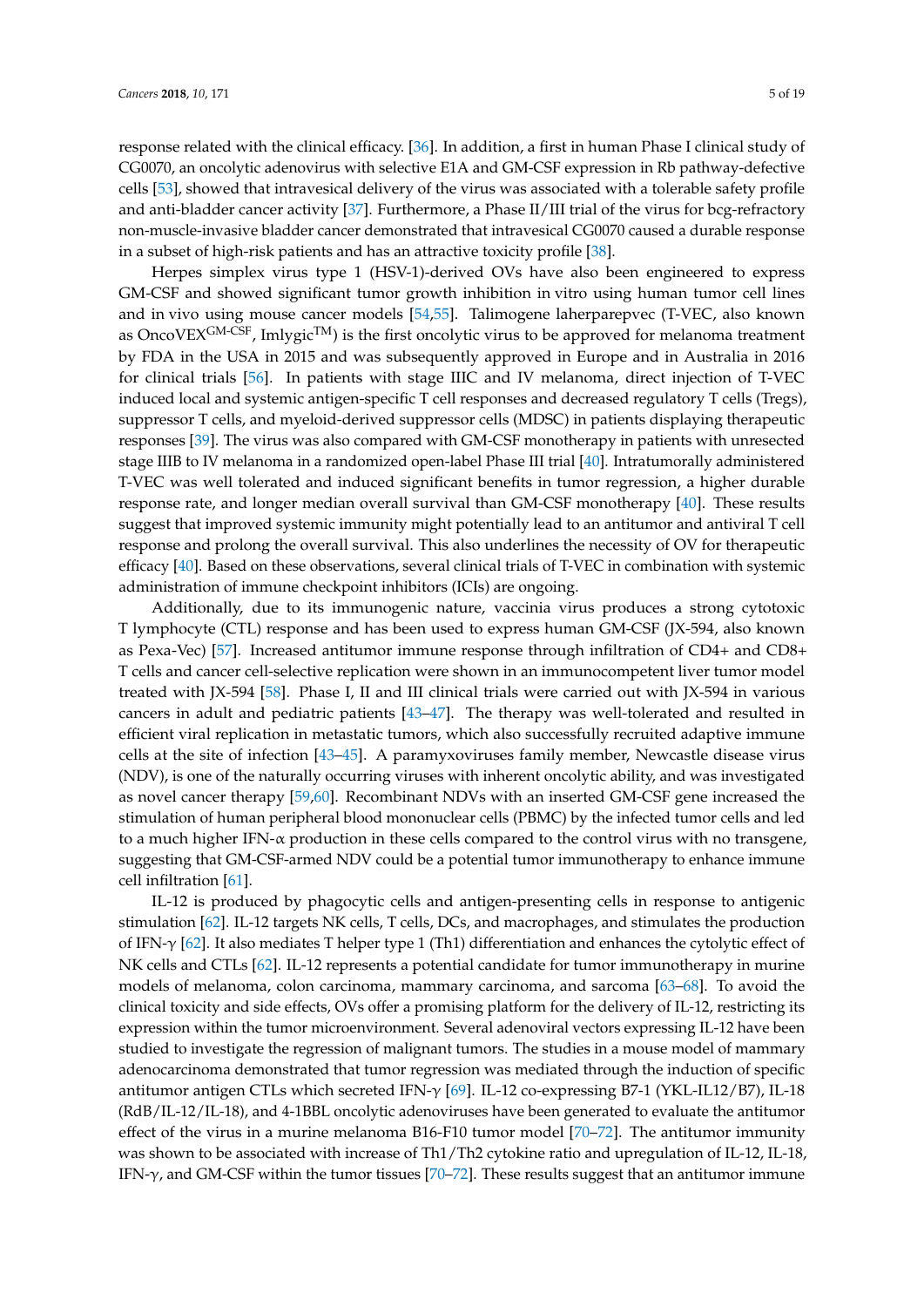response is potentially mediated by the increased antitumor CTLs and IFN-γ-releasing immune cells. The intratumoral administration of oncolytic adenovirus co-expressing IL-23 and p35, the subunit of IL-12, stimulated an antitumor effect in a murine B16-F10 syngeneic tumor model, by inducing the up-regulation of IL-12, IL-23, IFN- $\gamma$ , and TNF- $\alpha$  within the tumor tissues and reducing the Tregs frequency [\[73\]](#page-14-4). Oncolytic adenovirus Ad5-yCD/mutTKSR39rep-mIL12, which expresses two suicide genes and IL-12, induced high levels of IL-12 and IFN-γ in serum and tumor, increased natural killer (NK) and CTL lytic activities, and the developed tumor-specific antitumor immunity in prostate adenocarcinoma model, resulting in a significant increase in survival [\[74\]](#page-14-5). In addition, based on favorable results in murine tumor models [\[75](#page-14-6)[–77\]](#page-14-7), a Phase I clinical trial has been designed to evaluate the therapeutic effect of oncolytic HSV M032 expressing human IL-12 in in patients with recurrent/progressive glioblastoma multiforme, anaplastic astrocytoma, or gliosarcoma [\[48\]](#page-13-0). Consistently, IL-12 expression also enhanced the anti-tumor activity of oncolytic vesicular stomatitis virus [\[78,](#page-14-8)[79\]](#page-14-9).

IL-2 is secreted by activated T cells [\[80\]](#page-14-10). It is crucial for T cell activation, proliferation and differentiation [\[80\]](#page-14-10). NDV expressing human IL-2 was generated and demonstrated to express IL-2 upon infection of various human cancer cell line [\[81\]](#page-14-11). IL-2 expression further augmented the immunostimulatory properties of NDV to activate human T cells [\[82\]](#page-14-12). Intratumoral injections of recombinant NDV expressing IL-2 elicited immune reaction and induced dramatic reduction in tumor growth, resulting in complete and long-lasting remission in the mice bearing colon carcinoma or hepatoma [\[83,](#page-15-0)[84\]](#page-15-1). NDV expressing both IL-2 and/or IL-12 was more efficient than NDV in stimulating INF-γ expression and inducing tumor regression in the murine hepatoma carcinoma model, resulting in immune memory against the same tumor rechallenge [\[85\]](#page-15-2). It was reported that IL-12 upregulated IL-2R alpha-chain (CD25) expression and stimulated the proliferation of Th1 clones, but not Th2 clones [\[86\]](#page-15-3). This explains the collaborating therapeutic effect of these two cytokines. In a small pilot clinical study, IL-2 expressing oncolytic vaccinia virus demonstrated minimal toxicity and persistent IL-2 expression up to 3 weeks post viral injection [\[49\]](#page-13-1).

IFN- $\gamma$  is primarily secreted by T lymphocytes, NK cells, and APCs [\[87\]](#page-15-4). It is a major stimulator of macrophages and promotes Th1 differentiation of CD4+ T cells by inhibiting Th2 cytokine production (IL-4 and IL-10) [\[87\]](#page-15-4). IFN- $\gamma$  also enhances the expression of MHC I, MHC II [\[88\]](#page-15-5), thus promoting antigen presentation and antigen processing and destruction of intracellular pathogens [\[89–](#page-15-6)[91\]](#page-15-7). An engineered vesicular stomatitis virus (VSV) encoding the IFN-γ has been used in 4T1 mammary adenocarcinoma and other murine tumor models [\[92\]](#page-15-8). The virus-treated tumors showed increased activation of DCs and T cell, and slowed tumor growth [\[92\]](#page-15-8). This improved efficacy was lost in immunocompromised animals, suggesting the T cell-dependent mechanism of action and the role of IFN- $\gamma$  in tumor immunosurveillance [\[92\]](#page-15-8).

In summary, GM-CSF-armed adenovirus, vaccinia virus, and especially HSV, have been examined more intensively in clinic. T-VEC has gained approval in USA and Europe to treat advanced melanomas. IL-12-armed adenovirus and HSV have been tested in Phase I clinical trials. The OVs armed with IL-2 or IFN-γ have been mainly tested pre-clinically.

#### *3.2. Oncolytic Viruses and Immune Checkpoint Blockade: Release the "Brake" on T Cell Activation*

The co-signaling (stimulatory or inhibitory) together with TCR signaling direct T cell function and determine T cell fate [\[29\]](#page-11-21). The inhibitory immune checkpoint molecules mediate tolerance to self-antigens and prevent auto-immunity [\[5\]](#page-10-4). These molecules are expressed on T cells in the tumor microenvironment and inhibit T cell function [\[5\]](#page-10-4), including well studied cytotoxic T-lymphocyte associated protein 4 (CTLA-4, also known as CD152) [\[93\]](#page-15-9) and programmed cell death protein 1 (PD-1, also known as CD279) [\[94\]](#page-15-10).

CTLA-4 decreases T cell activation by outcompeting T cell co-stimulatory receptor CD28 in binding CD80 (also known as B7.1) and CD86 (also known as B7.2), actively delivering inhibitory signals to the T cell [\[5,](#page-10-4)[95–](#page-15-11)[97\]](#page-15-12). CTLA-4 blockade causes a broad enhancement of immune responses [\[5\]](#page-10-4).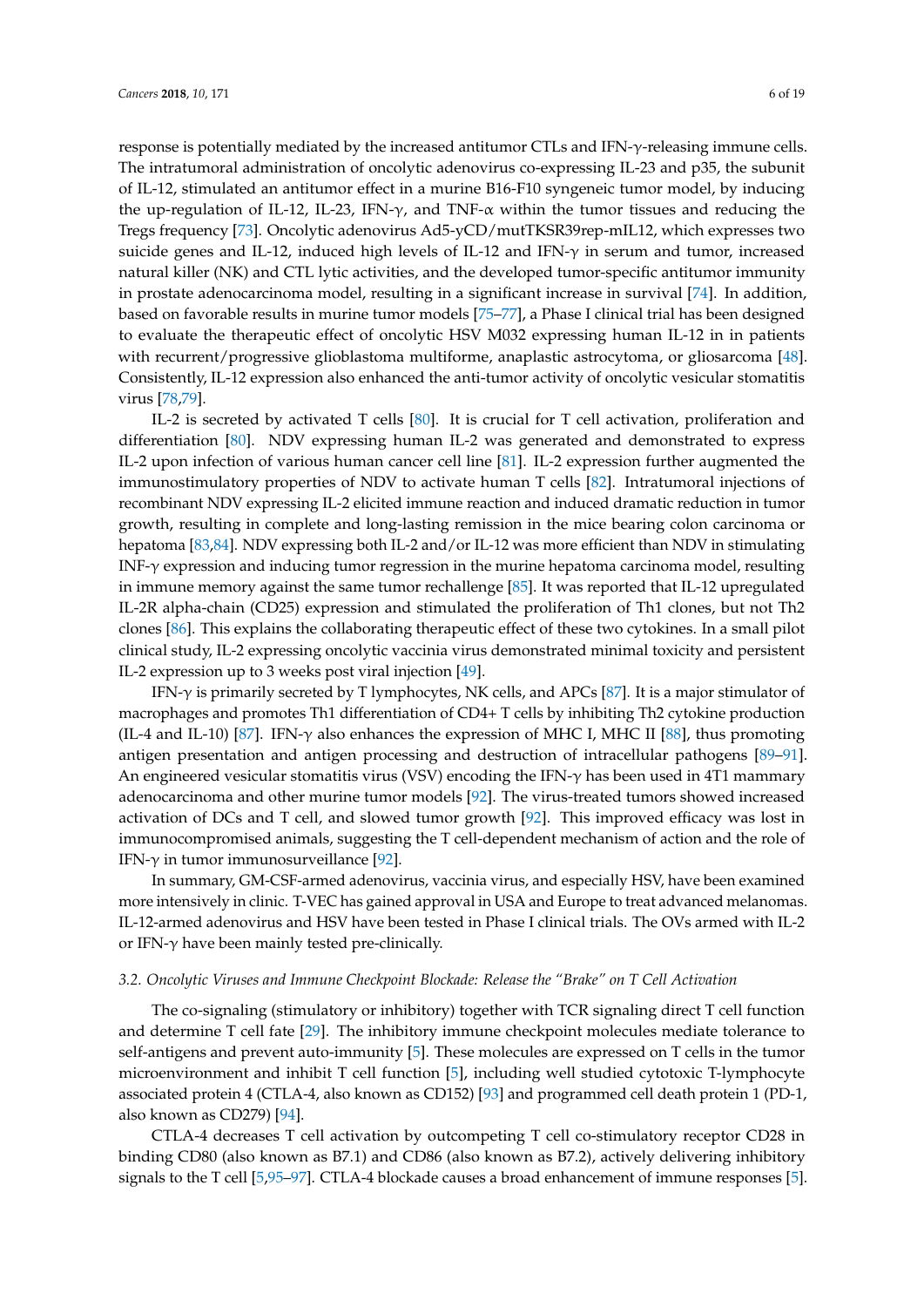Recent clinical studies using ipilimumab, a CTLA-4-blocking monoclonal antibody, as monotherapy showed promising results in phase II and III studies among metastatic melanoma patients [\[98,](#page-15-13)[99\]](#page-15-14). However, irAEs are quite frequent, which is consistent with the proposed mechanism of action of ipilimumab [\[100](#page-15-15)[,101\]](#page-15-16).

To improve therapeutic efficacy, immune checkpoint blockade has been combined with OVs (Table [2\)](#page-7-0). VSV in combination with a CTLA-4 antibody was able to amplify a reproducible and statistically significant antitumor T cell immunologic response in murine mammary tumors, eliminating established macroscopic tumor implants [\[102\]](#page-15-17). It was also shown that the timing of anti-CTLA-4 mAb treatment was important since the effect depends on amplifying T cell responses [\[102\]](#page-15-17). NDV combined with CTLA-4 antibody was used to treat mouse B16 melanoma [\[16\]](#page-11-20). Intratumoral administration of NDV induced infiltration of activated CD4 and CD8 T cells in distant (non-virally injected) tumors in the absence of distant viral spread [\[16\]](#page-11-20). The inflammation made the tumor tissues susceptible to systemic CTLA-4 blockade therapy, leading to tumor rejection and resulted in increased survival rate in the mice treated with the combined therapy [\[16\]](#page-11-20). One systemic dose of vaccinia virus followed by three intra-peritoneal doses of anti-CTLA-4 antibody was used in a pre-clinical therapy in renal and colon adenocarcinoma mouse models, and the therapy showed a robust antitumoral response [\[103\]](#page-16-0). However, the induction of CD8 T and NK cells was only observed when the anti-CTLA-4 antibody was administered a few days after vaccinia virus injection [\[103\]](#page-16-0). Therapeutic potential of a systemically delivered VSV encoding tumor antigens c-Myc, HIF-2 $\alpha$ , and Sox-10 in combination with anti-PD-1 or anti-CTLA-4 therapy has been shown in a pre-clinical glioma model [\[104\]](#page-16-1). The use of anti-PD-1 or anti-CTLA-4 alone prolonged the survival of mice [\[104\]](#page-16-1). However, the combined therapy with VSV-TAA showed an induction of the Th1 IFN-γ memory and TH17 response, and a significant increase in the survival [\[104\]](#page-16-1). The results demonstrated that VSV-TAA could induce a robust immune response when combined with ICIs [\[104\]](#page-16-1).

PD-1 and its ligands, PD-L1 and PD-L2, are also emerging as promising targets for cancer therapy. PD-1, a transmembrane protein absents on resting naïve and memory T cells, plays an important role in regulating T cell activation [\[94\]](#page-15-10). It is transiently upregulated in activated T cells during antigen presentation [\[94\]](#page-15-10). PD-1 regulates T cell suppression through binding to PD-L1 or PD-L2 ligand, resulting in inhibition of T effector cell functions [\[94](#page-15-10)[,105](#page-16-2)[,106\]](#page-16-3). However, unlike CTLA-4, PD-1 can be expressed by other activated non-T-lymphocyte immune cell subsets, including B cells and NK cells [\[107\]](#page-16-4). The upregulation of PD-L1 has been observed on melanoma, lung and ovarian cancer, and glioma cells [\[17](#page-11-8)[,108](#page-16-5)[,109\]](#page-16-6). In vivo studies using PD-1, PD-L1, and PD-L2-knockout mice demonstrated a milder auto-immune phenotype compared to CTLA-4-knockout mice [\[106,](#page-16-3)[110,](#page-16-7)[111\]](#page-16-8). PD-1/PD-L1 blockers, such as pembrolizumab and nivolumab (anti-PD-1), and atezolizumab, durvalumab, and avelumab (anti-PD-L1), have shown activity in clinical trials, and are gaining approval for an expanding array of indications, including metastatic melanoma, advanced non-small-cell lung cancer, renal cell carcinoma, and classic Hodgkin's lymphoma [\[112\]](#page-16-9).

A double-stranded RNA virus reovirus (Reolysin, Oncolytics Biotech Inc., Calgary, AB, Canada) has been used as monotherapy or in combination with anti-PD-1 in pre-clinical and clinical studies [\[113,](#page-16-10)[114\]](#page-16-11). In a melanoma mouse model, the combined therapy showed an induction of NK cell-mediated cytotoxicity and CD8-dependent antitumor T cell response as well as a reduction in Treg activity [\[113\]](#page-16-10). Another oncolytic virus used in combination with PD-1 blockade is Maraba rhabdovirus. Monotherapy of the virus has been shown to induce NK-mediated cytotoxicity, activate DC maturation, and enhance the production of pro-inflammatory cytokines and chemokines [\[115,](#page-16-12)[116\]](#page-16-13). It is effective in several mouse tumor models [\[115\]](#page-16-12) and is currently being tested in phase I and II clinical trials. A recent pre-clinical study used Maraba virus injected intratumorally or intravenously followed by intraperitoneal injections of both anti-PD1 and anti-CTLA-4 to treat triple-negative breast cancer [\[117\]](#page-16-14). Although virus treatment alone upregulated tumor cell PD-L1 expression and tumor-specific Tregs, the combination of the virus with ICIs demonstrated stronger inhibition of tumor growth than the individual therapies [\[117\]](#page-16-14).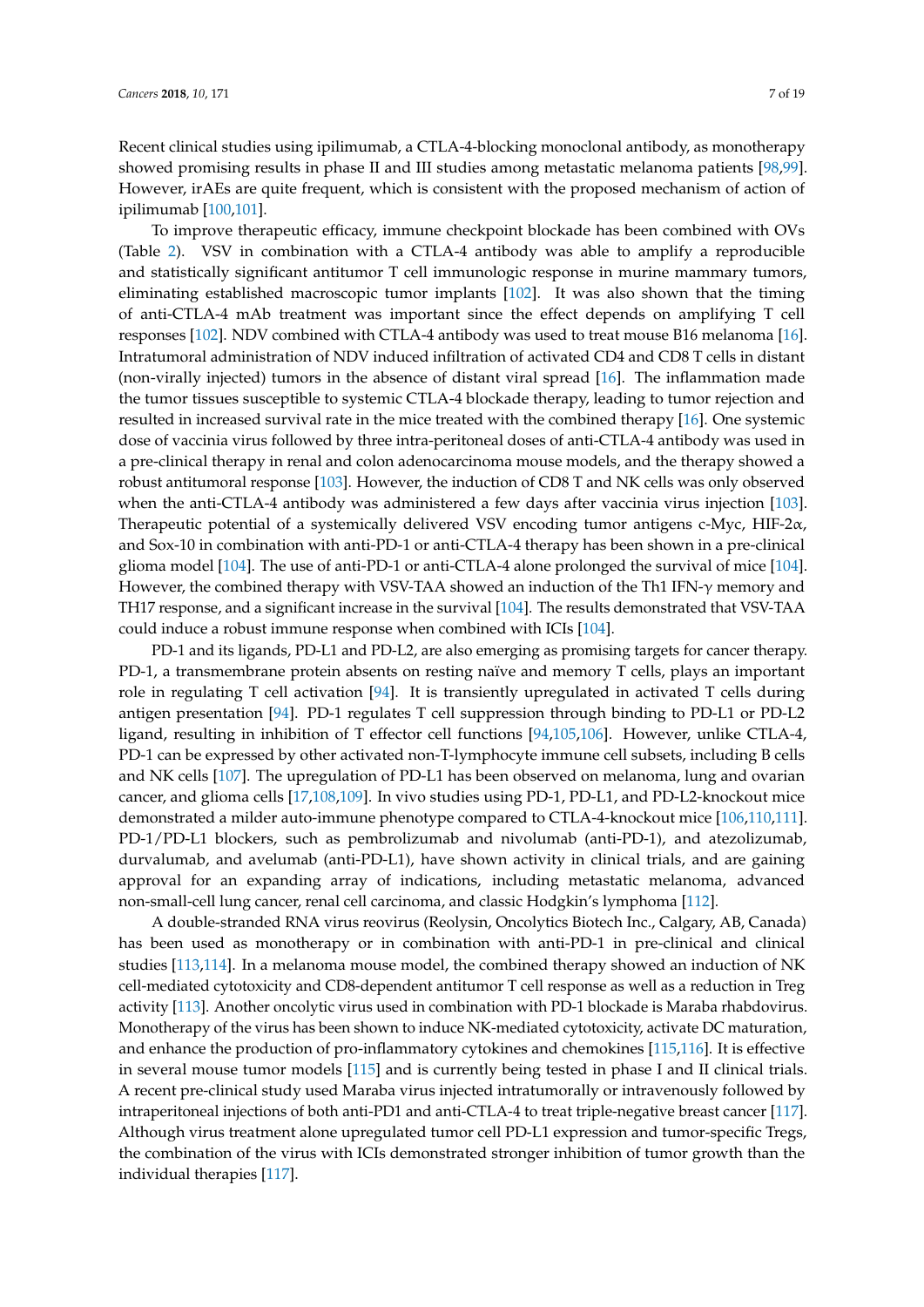The combination of anti-CTLA-4 with T-VEC has been investigated in a Phase Ib clinical trial for the treatment of advanced melanoma where the intratumoral doses of T-VEC are followed by intravenous ipilimumab administration [\[118\]](#page-16-15). The combination had a tolerable safety profile, and showed greater efficacy than either T-VEC or ipilimumab monotherapy [\[118\]](#page-16-15). A phase II trial using the combination of Delta-24-RGD adenovirus and PD-1 has begun for patients with recurrent glioblastomas or gliosarcomas. One challenge that should be taken into consideration is that these clinical studies have been carried out in unresectable and advanced stages of cancer patients with slowed immune system. The potential of early stage treatment with more robust immune response should also be considered in order to prevent relapses.

<span id="page-7-0"></span>

| Antibodies                   | <b>Virus</b>                                       | Modification in<br><b>Viral Genome</b>                                                              | <b>Tested Disease</b>                                                                       | <b>Route of Administration</b>                                                | <b>Clinical Status</b> |
|------------------------------|----------------------------------------------------|-----------------------------------------------------------------------------------------------------|---------------------------------------------------------------------------------------------|-------------------------------------------------------------------------------|------------------------|
| Anti-CTLA-4                  | <b>VSV</b>                                         |                                                                                                     | Breast cancer                                                                               | Intraperitoneally                                                             | Pre-clinical [102]     |
|                              | <b>NDV</b>                                         |                                                                                                     | Colon carcinoma<br>and melanoma                                                             | Intratumoral dose of OV<br>followed by intraperitoneal ICIs                   | Pre-clinical [16]      |
|                              | HSV-1 (T-VEC)                                      | Deletion of ICP34.5,<br>ICP47, human<br>GM-CSF insertion                                            | Malignant melanoma                                                                          | Intratumoral dose of OV<br>followed by intravenous ICIs                       | Phase II $[118]$       |
|                              | Human adenovirus<br>$5 (Ad5/3 -$<br>Delta24aCTLA4) | 24-bp deletion in E1A;<br>modified fiber with a<br>serotype 3 knob;<br>anti-CTLA-4<br>mAb insertion | Advanced solid tumors                                                                       | Subcutaneous dose of OV<br>followed by intraperitoneal ICIs                   | Pre-clinical [119]     |
| Anti-CTLA-4+<br>anti-CD25    | Vaccinia virus                                     |                                                                                                     | Renal adenocarcinoma                                                                        | Intravenous dose of OV<br>followed by intraperitoneal ICIs                    | Pre-clinical [103]     |
| Anti-CTLA-4+<br>anti-PD-1    | VSV (VSV-HIF-2a,<br>VSV-Sox-10,<br>VSV-c-Myc)      | c-Myc, HIF-2 $\alpha$ , and<br>Sox-10 insertion                                                     | Glioma                                                                                      | Intravenous dose of OV<br>followed by intracranial ICIs                       | Pre-clinical [104]     |
|                              | Maraba virus MG1                                   |                                                                                                     | Triple-negative<br>breast cancer                                                            | Intratumoral or intravenous<br>dose of OV followed by<br>intraperitoneal ICIs | Pre-clinical [117]     |
| Anti-CTLA-4 or<br>anti-PD-L1 | Measles virus<br>(MV-aCTLA-4,<br>MV-aPD-L1)        | Anti-CTLA-4 p4F10-γ1<br>or anti-PD-L1<br>mAb insertion                                              | Melanoma                                                                                    | Intratumoral injection of OV                                                  | Pre-clinical [120]     |
| Anti-PD-1                    | Reovirus                                           |                                                                                                     | Melanoma                                                                                    | Intratumoral dose of OV<br>followed by systemic ICIs                          | Pre-clinical [113]     |
|                              | HSV-1 (T-VEC)                                      | Deletion of ICP34.5,<br>ICP47, human<br>GM-CSF insertion                                            | Unresectable Stage IIIB<br>to IVM1c Melanoma                                                | Intratumoral dose of OV<br>followed by intravenous ICIs                       | Phase $I\frac{b}{3}$   |
|                              | HSV-1 (T-VEC)                                      | Deletion of ICP34.5,<br>ICP47, human<br>GM-CSF insertion                                            | Head and neck<br>squamous cell carcinoma                                                    | Intratumoral dose of OV<br>followed by intravenous ICIs                       | Phase Ib/3             |
|                              | Human adenovirus<br>5 (DNX-2401)                   | 24-bp deletion in E1A,<br>RGD-4C motif insertion<br>in fiber                                        | Recurrent glioblastoma<br>or gliosarcoma                                                    | Intratumoral dose of OV<br>followed by intravenous ICIs                       | Phase II               |
|                              | Human adenovirus<br>5 (ONCOS-102)                  | Insertion of<br>human GM-CSF                                                                        | Advanced or<br>Unresectable Melanoma                                                        | Intratumoral dose of OV<br>followed by intravenous ICIs                       | Phase I                |
|                              | Maraba virus<br>(MG1-MAGEA3)                       | Insertion of human<br>melanoma antigen A3<br>(MAGE-A3)                                              | Non-Small Cell<br>Lung Cancer                                                               | Intratumoral dose of OV<br>followed by intravenous ICIs                       | Phase I/II             |
|                              | Human adenovirus<br>5 (ADV/HSV-tk)                 | Insertion of herpes<br>simplex virus thymidine<br>kinase (HSV-tk)                                   | Metastatic triple<br>negative breast cancer<br>and metastatic non-small<br>cell lung cancer | Intratumoral dose of OV<br>followed by intravenous ICIs                       | Phase II               |

#### **Table 2.** Combinational therapies with ICIs and OVs.

Oncolytic viruses have also been engineered to encode antibodies against immune checkpoint receptors. The attenuated strains of measles virus (MV) encoding antibodies against CTLA-4 and PD-L1 (MV-aCTLA-4 and MV-aPD-L1) have been generated and tested in an immunocompetent murine model of malignant melanoma to evaluate the therapeutic efficacy of the virus [\[120\]](#page-16-17). The study showed that the viruses were equally efficient as parental MV in oncolytic efficacy against human tumors [\[120\]](#page-16-17). MV-aCTLA-4 enhanced antitumor immunity at early time points after treatment, while the effect of MV-aPD-L1 appeared at later phases of T cell activation in the periphery. This is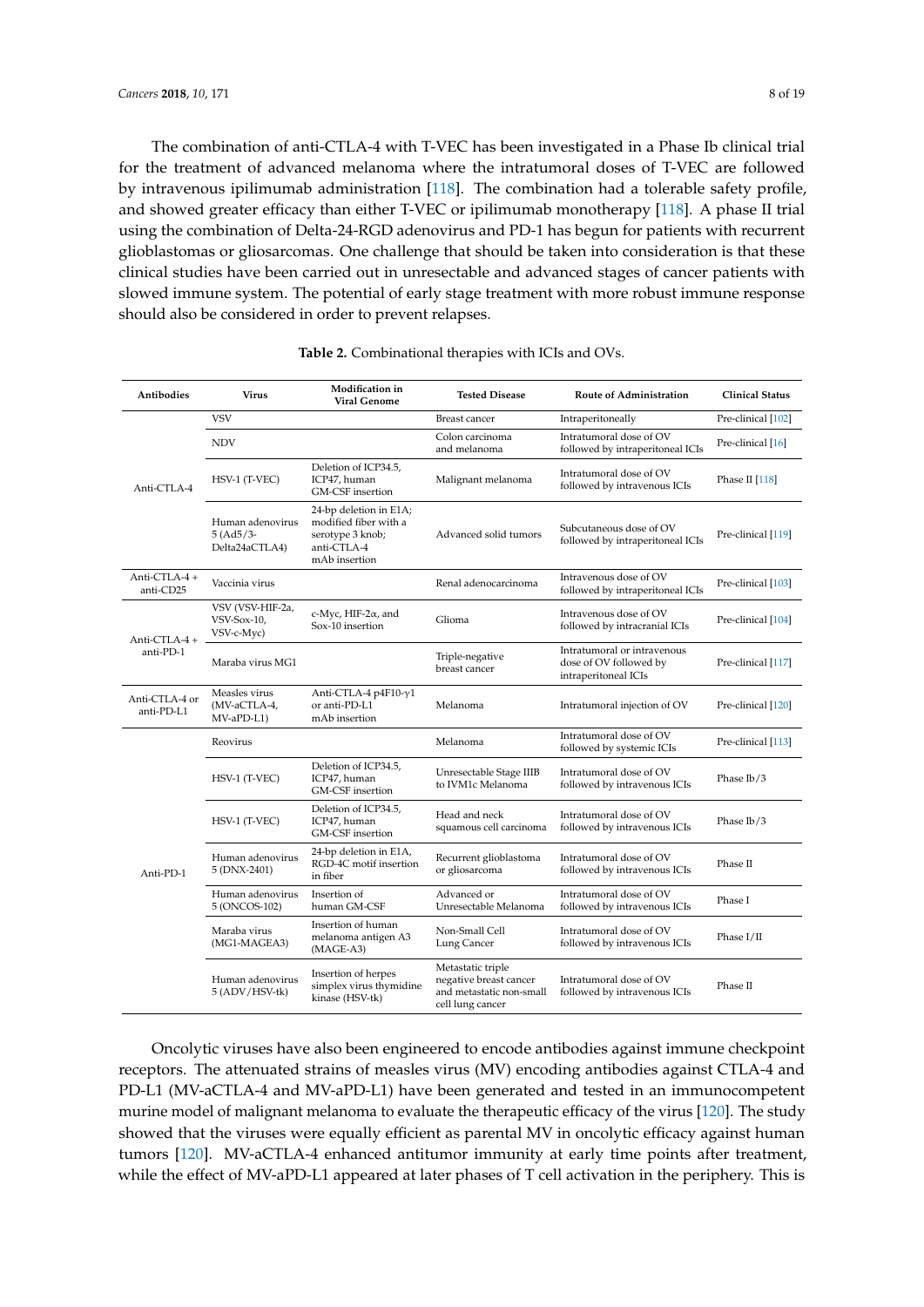consistent with CTLA-4 function, where immune responses within the lymphoid organs appeared in the early phase [\[120\]](#page-16-17). Contrastingly, PD-L1 signaling occurred at later phases of T cell activation in the periphery [\[120\]](#page-16-17). Systemic administration of anti-CTLA-4 or anti-PD-L1 together with intratumoral MV delayed tumor progression and prolonged survival, which was also observed with local, MV-mediated ICI expression [\[120\]](#page-16-17). Additionally, Ad5/3-∆24aCTLA4, an oncolytic adenovirus expressing complete human mAb specific for CTLA-4, was evaluated in vitro and in vivo [\[119\]](#page-16-16). In this study, T cells of cancer patients, but not those of healthy donors, were activated by an anti-CTLA4 mAb produced by the virus [\[119\]](#page-16-16). High mAb concentrations were seen in tumors, compared to lower systemic levels of the antibody in mice [\[119\]](#page-16-16).

Since T-VEC has been approved for melanoma patient treatment, the combination of this virus with ICIs has more advance in clinical testing than other OVs. Moreover, due to better safety profile of anti-PD-1 antibodies, there are more clinical trials for this ICI combined with OVs than for anti-CTLA-4 antibodies. We may expect encouraging results for this strategy in the near future.

### *3.3. Oncolytic Viruses and Immune Co-Stimulation: Hit the "Gas" for T Cell Activation*

Since the discovery of CD28 to prove the two-signal model of T cell activation, more and more molecules have been reported to have co-signaling function. The agonists for some of the co-stimulating receptors of the immunoglobulin (CD28, ICOS) and tumor necrosis factor (4-1BB, CD27, GITR, OX40) superfamily have been evaluated for cancer therapy [\[29,](#page-11-21)[121](#page-17-0)[–123\]](#page-17-1). Oncolytic viruses have been combined with 4-1BB, OX40 and ICOS co-stimulating pathways to enhance efficacy of virotherapy (Table [3\)](#page-8-0).

<span id="page-8-0"></span>

| <b>Virus</b>                                          | Modification in<br><b>Viral Genome</b>                                           | <b>Tested Disease</b>                       | Route of Administration                           | <b>Clinical Status</b> |
|-------------------------------------------------------|----------------------------------------------------------------------------------|---------------------------------------------|---------------------------------------------------|------------------------|
| Vaccinia virus                                        |                                                                                  | Sarcoma and<br>breast cancer                | OV: intratumoral; anti-4-1BB:<br>intraperitoneal  | Pre-clinical [124]     |
| Vaccinia virus<br>$(rV-4-1BBL)$                       | Insertion of 4-1BBL                                                              | Melanoma                                    | Intratumoral                                      | Pre-clinical [125]     |
| Human adenovirus 5<br>$(Ad-\triangleB7/IL-12/4-1BBL)$ | Insertion of IL-12 and 4-1BB                                                     | Melanoma                                    | Intratumoral                                      | Pre-clinical [72]      |
| Human adenovirus 5<br>(LO <sub>Ad703</sub> )          | Co-insertion of CD40L and<br>$4-1BBL$                                            | Human pancreatic<br>xenografts in nude mice | Peritumoral injection                             | Pre-clinical [126]     |
| Human adenovirus 5<br>(Delta-24-RGDOX)                | 24-bp deletion in E1A,<br>RGD-4C motif insertion in<br>fiber, insertion of OX40L | Glioma                                      | OV: intratumoral;<br>anti-PD-L1: intratumoral     | Pre-clinical [124]     |
| NDV (NDV-ICOSL)                                       | Insertion of ICOSL                                                               | Melanoma                                    | OV: Intratumoral:<br>anti-CTLA-4: Intraperitoneal | Pre-clinical [127]     |

Co-stimulation through 4-1BB and OX40 promotes T cell survival through upregulation of anti-apoptotic factors and activation of AKT to promote cell cycling [\[29\]](#page-11-21). OX40 is also implicated with the upregulation of TRAF6, leading to activation of non-canonical NF-κB signaling and induction of IL-9 production in CD4+ T cells [\[128\]](#page-17-6). In immune-competent syngeneic mouse models of sarcoma and breast cancer, combining oncolytic vaccinia viruses (intratumoral) and anti-4-1BB agonist antibody (intraperitoneal) significantly reduced the growth of established subcutaneous tumors and the development of pulmonary metastatic lesions compared to either treatment alone [\[124\]](#page-17-2). The tumor inhibition was accompanied with an increased frequency of myeloid cells positive for CD11b+ and CD11c+ within the tumor draining lymph nodes, a heightened infiltration of CD8+ effector T and natural killer (NK) cells, and a maintained presence of neutrophils at the tumor site. [\[124\]](#page-17-2). Oncolytic vaccinia virus was also used to express 4-1BB ligand (4-1BBL) [\[125\]](#page-17-3). The recombinant virus rV-4-1BBL induced modest tumor regression in the poorly immunogenic B16 murine melanoma model [\[125\]](#page-17-3). Furthermore, in the context of lymphodepletion, rV-4-1BBL injection promoted MHC I expression, reduced antiviral antibody titers, promoted viral persistence, and rescued effector memory CD8+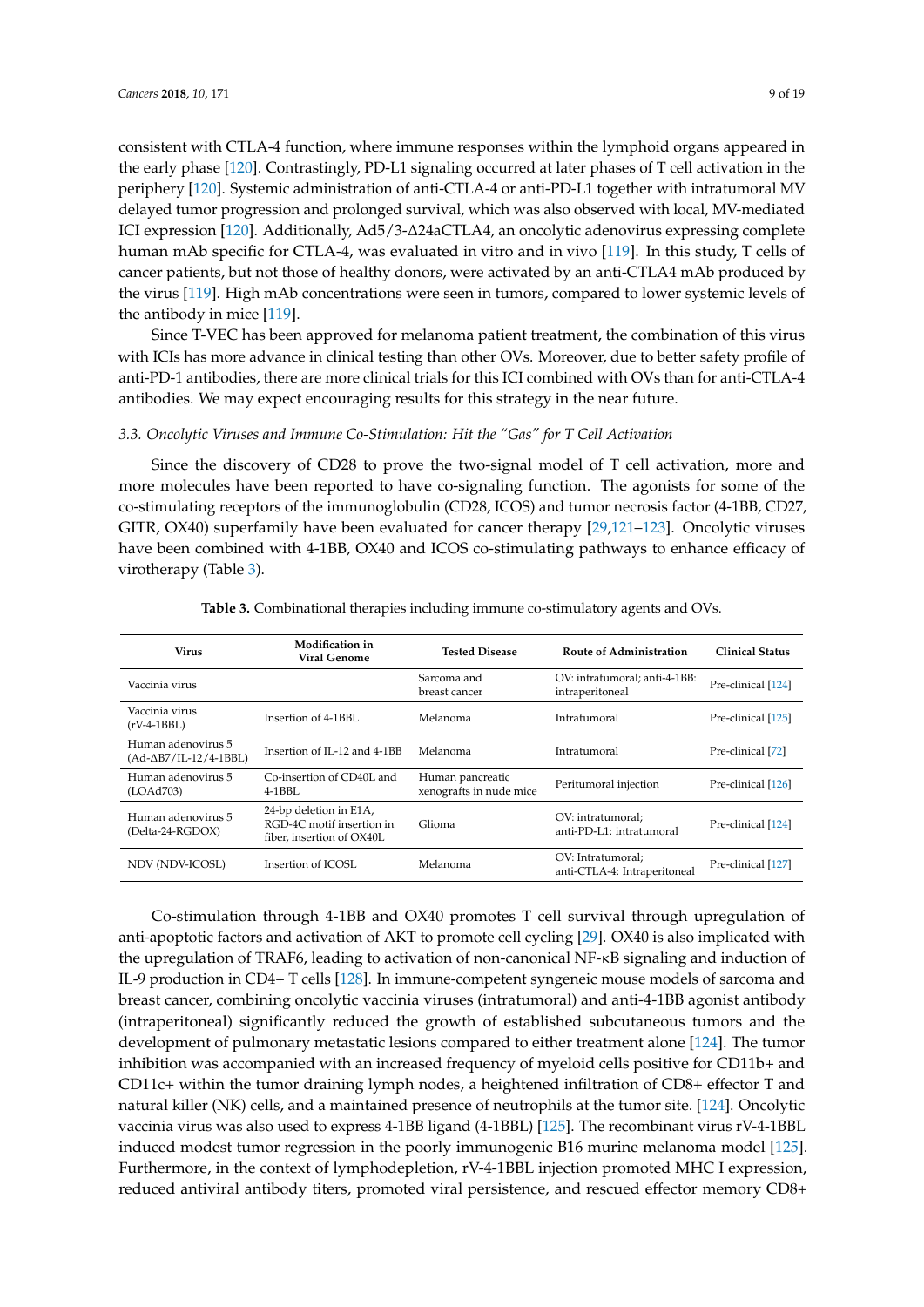T cells, leading to significant improvement of the therapeutic effectiveness of the oncolytic vector [\[125\]](#page-17-3). In the same murine melanoma model, an oncolytic adenovirus co-expressing IL-12 and 4-1BBL greatly enhanced the antitumor effect [\[72\]](#page-14-3). Co-administration of the virus with DCs elicited greater antitumor and anti-metastatic effects than either treatment alone [\[72\]](#page-14-3). The effect of the combination arms is associated with enhanced type-1 antitumor immune response and higher migratory abilities of DCs in tumors [\[72\]](#page-14-3). In addition, another oncolytic adenovirus LOAd703, which expresses both CD40L and 4-1BBL, was shown to be a potent immune activator that modulates the stroma to support antitumor responses when it was injected peritumorally in human pancreatic xenografts in nude mice [\[126\]](#page-17-4).

Recently, we developed an oncolytic adenovirus Delta-24-RGDOX that expresses co-stimulator OX40 ligand (OX40L) [\[17\]](#page-11-8). Its receptor OX40 is expressed only in activated effector T cells [\[129\]](#page-17-7), which means targeting this molecule spares the inactivated naïve T cells. The agonist antibody of OX40 has shown therapeutic effects in both mouse cancer models and late-stage human cancer patients [\[130](#page-17-8)[,131\]](#page-17-9). In this new virus, the OX40L-expressing cassette replaced E3 region in the human adenovirus type 5 (Ad5) genome [\[17\]](#page-11-8). The therapeutic effect of this new construct was tested in syngeneic murine intracranial glioma models using immune competent mice. Compared to its predecessor Delta-24-RGD, Delta-24-RGDOX augmented the activation of lymphocytes by tumor cells and the expansion of the CD8+ T cells recognizing tumor-associated antigens, resulting in a tumor-specific immunity in immunocompetent mouse glioma models [\[17\]](#page-11-8). Consequently, Delta-24-RGDOX induced more potent anti-glioma activity [\[17\]](#page-11-8). Importantly, the virus synergized with intratumoral injections of anti-programmed death ligand 1 (PD-L1) antibody to reject gliomas in mice [\[17\]](#page-11-8).

During CTLA-4 blockade therapy in cancer patients, a marked increase was found in the frequency of T cells expressing inducible co-stimulator (ICOS) in both tumor tissues and blood [\[132](#page-17-10)[,133\]](#page-17-11). It was later found that ICOS pathway enhanced the efficacy of CTLA-4 blockade [\[122](#page-17-12)[,123\]](#page-17-1). In addition to activation of PI3K-AKT pathway, ICOS also engaged the C-MAF pathway to induce secretion of IL-4 and IL-21 [\[29](#page-11-21)[,134\]](#page-17-13). Its signaling is crucial for the induction of the transcriptional repressor BCL-6 which cooperates with C-MAF to promote the  $T_{\text{fh}}$  phenotype [\[135\]](#page-17-14). Lately, a recombinant NDV expressing ICOS ligand (NDV-ICOSL) was tested in the bilateral flank murine tumor models in immune competent mouse [\[127\]](#page-17-5). Intratumoral administration of NDV-ICOSL caused an enhanced infiltration of activated T cells in both virus-injected and distant tumors; importantly, treatment with NDV-ICOSL results in effective rejection of both tumors when used in combination with systemic CTLA-4 blockade [\[127\]](#page-17-5).

Currently, compared to the other two strategies, this strategy is less-developed and is still at pre-clinical stage. We believe that the OVs armed with immune co-stimulator are worthy to be tested clinically due to the promising pre-clinical results and more tumor-specific immune stimulation.

# **4. Conclusions and Perspectives**

For the last decade, the field of oncolytic virotherapy has experienced a rapid progress. The paradigm has changed from oncolysis to virus-mediated anti-tumor immunity. With the approval of T-VEC for intratumoral therapy of non-resectable metastatic melanoma, oncolytic virotherapy finally starts to deliver its promise as an alternative therapy for cancers that are refractory to traditional chemotherapy, radiotherapy, targeted therapy, and immunotherapy. It provides versatile platforms for designing and optimizing targeted molecular anticancer agents to execute cancer-selective killing through multiplex mechanisms, reducing the chance for cancer cells to develop resistance.

Although T-VEC has gained approval for treatment in advanced melanoma, it doesn't mean it will be a one-fits-all cancer virotherapy. Currently, OVs from various viral species are under clinical evaluation, including herpesvirus, adenovirus, measles virus, vaccinia virus, reovirus, poliovirus, coxsackievirus, VSV, parvovirus, and retrovirus [\[136\]](#page-17-15). Due to the complexity of each viral species, the researchers are usually experts on one virus but not on the others. There is a lack of knowledge in comparing the effect of individual viruses. Thus, it is hard to conclude which virus is advantageous over others for cancer therapy. In addition, different mechanisms of cancer selectivity for each OV also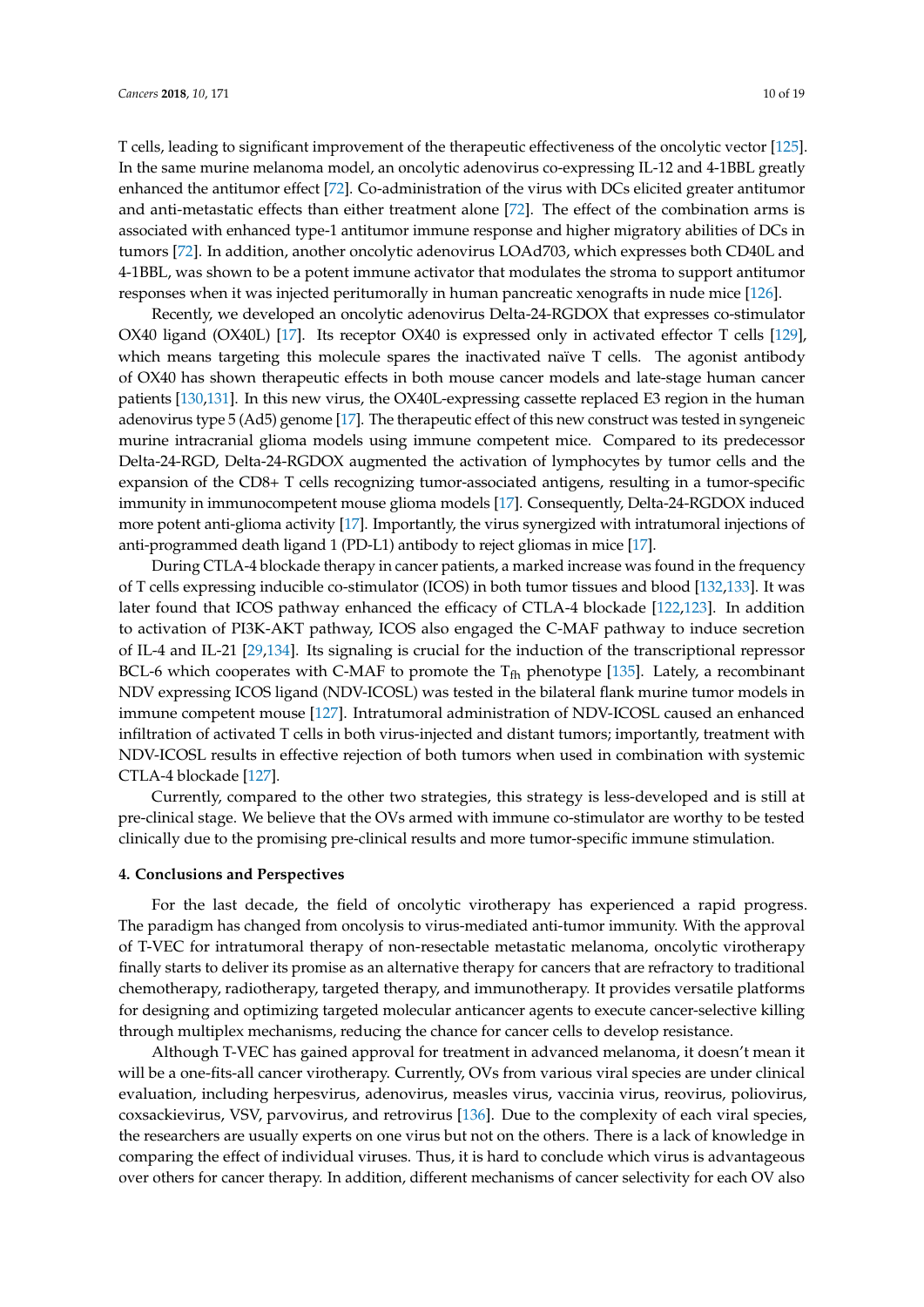determine the diversified feasibility of OVs in various malignancies. However, when several OVs are suitable for a certain type of cancer, it may be more effective to choose a virus with low seroprevalence in the patients. Moreover, to avoid antiviral immunity developed during virotherapy to dampen the efficacy of the treatment, sequential use of immunologically non-cross-reactive multiple viruses may be adopted [\[137\]](#page-17-16). Therefore, before it is proven that one oncolytic viral platform is efficacious in all tumor types, the diversity of virotherapy will continue. Meanwhile, as our knowledge in virology and cancer biology expands, novel virotherapeutic strategies may appear as well. In a recent report, limited clinical data indicate that adenovirus and HSV have demonstrated better safety profile than reovirus and NDV with respect to virus-mediated adverse events in cancer patients [\[138\]](#page-17-17). With accumulating data from clinical testing, we should expect more statistically meaningful comparison of the safety and efficacy of different OVs in cancer patients.

The in situ autovaccination of OVs has shown systemic effect on metastatic tumors. But there are still questions to be answered before we can further improve the efficacy to benefit more cancer patients. The disseminated metastatic tumors may already have well established immunosuppressive tumor microenvironment and/or include cancer cells differentiated from the ones in the virally treated tumor, and thus can become non-responsive to the anti-tumor immunity mediated by the intratumoral viral injection at one or limited tumor sites. Will systemically delivered OVs be able to induce in situ vaccination at each lesion site, resulting in more efficacious and sustainable antitumor immunity? To achieve this, OVs need to avoid rapid clearance from the circulation before they reach the tumor sites. One strategy is to circumvent preexisting immunity through choosing OVs with low seroprevalence, such as VSV [\[137\]](#page-17-16), or modifying OVs to make them less immunogenic and recognizable by pre-existing immunity and/or redirected to the tumor sites [\[139–](#page-17-18)[141\]](#page-18-0). Another strategy is to use cellular carriers to shield OVs from the adverse conditions in the blood stream. CTLs as well as other cell types, such as dendritic cells and mesenchymal stem cells, have been used as OV carriers [\[142,](#page-18-1)[143\]](#page-18-2). However, before this "Trojan Horse" strategy can be efficiently utilized in clinic, several issues need to be addressed. The first is the tumor homing efficiency and specificity. The second is the cytotoxicity of OVs toward the carriers. The third is carrier cell engraftment efficiency.

Currently, we are excited to witness OVs moving from the benchtop to the bedside of cancer patients. There is still a lot to expect in the improvement of the efficacy of OVs by themselves or through combination with other therapies to increase anti-tumor immunity. Meanwhile, cautions should always be given to the safety of virotherapy through confining the viral effect only on tumors as much as possible. Therefore, optimizing virus-mediated in situ autovaccination to improve anti-tumor immunity is a promising strategy for this purpose.

**Funding:** This research was funded by J.P. Harris Brain Tumor Research Fund, NIH Brain Cancer Spore (P50 CA127001), Cancer Prevention and Research Institute of Texas (RP170066).

**Conflicts of Interest:** The authors declare no conflict of interest.

#### **References**

- <span id="page-10-0"></span>1. Marusyk, A.; Almendro, V.; Polyak, K. Intra-tumour heterogeneity: A looking glass for cancer? *Nat. Rev. Cancer* **2012**, *12*, 323–334. [\[CrossRef\]](http://dx.doi.org/10.1038/nrc3261) [\[PubMed\]](http://www.ncbi.nlm.nih.gov/pubmed/22513401)
- <span id="page-10-1"></span>2. Bock, C.; Lengauer, T. Managing drug resistance in cancer: Lessons from HIV therapy. *Nat. Rev. Cancer* **2012**, *12*, 494–501. [\[CrossRef\]](http://dx.doi.org/10.1038/nrc3297) [\[PubMed\]](http://www.ncbi.nlm.nih.gov/pubmed/22673150)
- <span id="page-10-2"></span>3. Dhupkar, P.; Gordon, N. Interleukin-2: Old and New Approaches to Enhance Immune-Therapeutic Efficacy. *Adv. Exp. Med. Biol.* **2017**, *995*, 33–51. [\[PubMed\]](http://www.ncbi.nlm.nih.gov/pubmed/28321811)
- <span id="page-10-3"></span>4. Neri, D.; Sondel, P.M. Immunocytokines for cancer treatment: Past, present and future. *Curr. Opin. Immunol.* **2016**, *40*, 96–102. [\[CrossRef\]](http://dx.doi.org/10.1016/j.coi.2016.03.006) [\[PubMed\]](http://www.ncbi.nlm.nih.gov/pubmed/27060634)
- <span id="page-10-4"></span>5. Pardoll, D.M. The blockade of immune checkpoints in cancer immunotherapy. *Nat. Rev. Cancer* **2012**, *12*, 252–264. [\[CrossRef\]](http://dx.doi.org/10.1038/nrc3239) [\[PubMed\]](http://www.ncbi.nlm.nih.gov/pubmed/22437870)
- <span id="page-10-5"></span>6. Sharma, P.; Allison, J.P. The future of immune checkpoint therapy. *Science* **2015**, *348*, 56–61. [\[CrossRef\]](http://dx.doi.org/10.1126/science.aaa8172) [\[PubMed\]](http://www.ncbi.nlm.nih.gov/pubmed/25838373)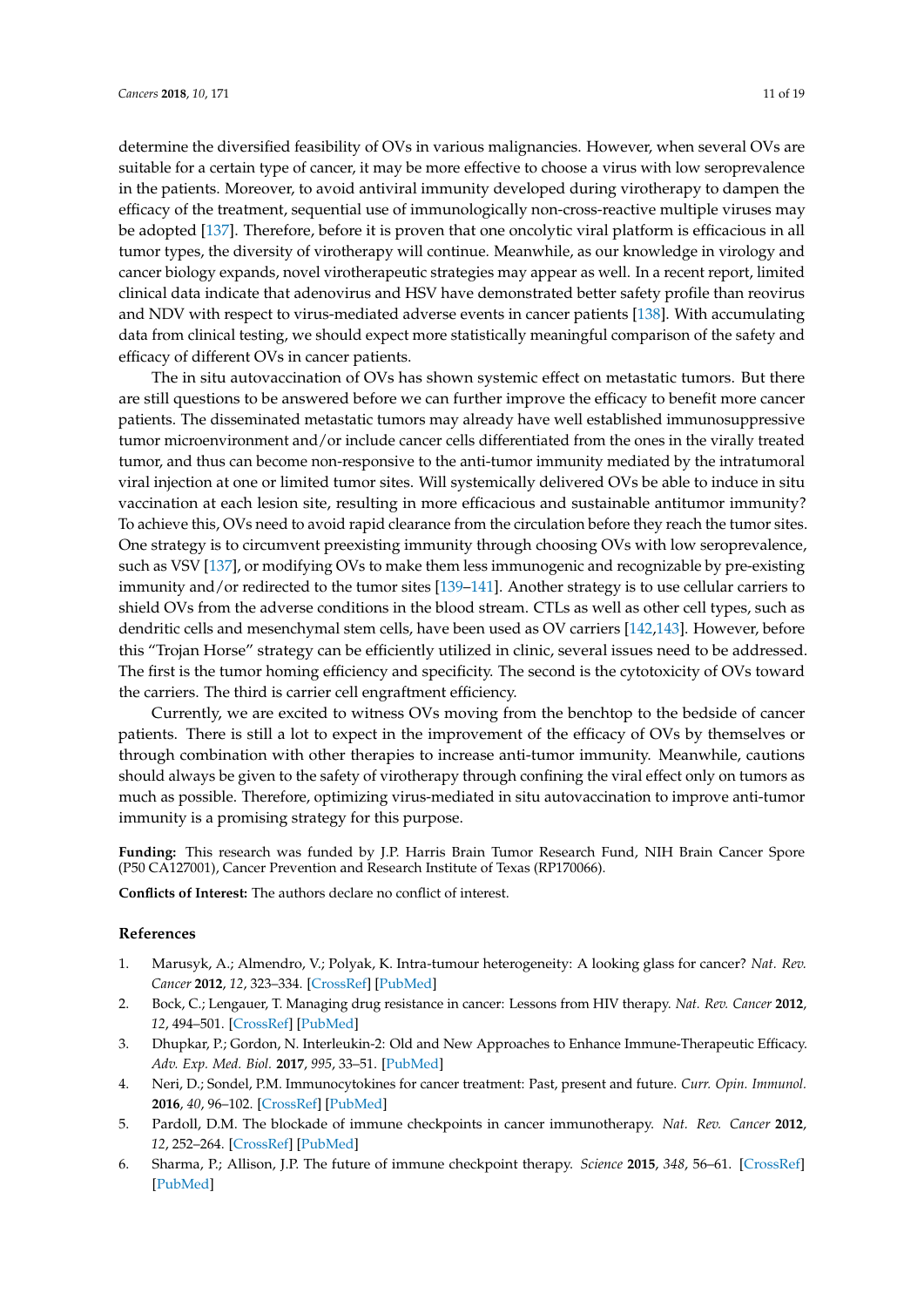- <span id="page-11-0"></span>7. Michot, J.M.; Bigenwald, C.; Champiat, S.; Collins, M.; Carbonnel, F.; Postel-Vinay, S.; Berdelou, A.; Varga, A.; Bahleda, R.; Hollebecque, A.; et al. Immune-related adverse events with immune checkpoint blockade: A comprehensive review. *Eur. J. Cancer* **2016**, *54*, 139–148. [\[CrossRef\]](http://dx.doi.org/10.1016/j.ejca.2015.11.016) [\[PubMed\]](http://www.ncbi.nlm.nih.gov/pubmed/26765102)
- <span id="page-11-1"></span>8. Wolchok, J.D.; Kluger, H.; Callahan, M.K.; Postow, M.A.; Rizvi, N.A.; Lesokhin, A.M.; Segal, N.H.; Ariyan, C.E.; Gordon, R.A.; Reed, K.; et al. Nivolumab plus ipilimumab in advanced melanoma. *N. Engl. J. Med.* **2013**, *369*, 122–133. [\[CrossRef\]](http://dx.doi.org/10.1056/NEJMoa1302369) [\[PubMed\]](http://www.ncbi.nlm.nih.gov/pubmed/23724867)
- <span id="page-11-2"></span>9. Sharma, P.; Allison, J.P. Immune checkpoint targeting in cancer therapy: Toward combination strategies with curative potential. *Cell* **2015**, *161*, 205–214. [\[CrossRef\]](http://dx.doi.org/10.1016/j.cell.2015.03.030) [\[PubMed\]](http://www.ncbi.nlm.nih.gov/pubmed/25860605)
- <span id="page-11-3"></span>10. Van der Burg, S.H.; Arens, R.; Ossendorp, F.; van Hall, T.; Melief, C.J. Vaccines for established cancer: Overcoming the challenges posed by immune evasion. *Nat. Rev. Cancer* **2016**, *16*, 219–233. [\[CrossRef\]](http://dx.doi.org/10.1038/nrc.2016.16) [\[PubMed\]](http://www.ncbi.nlm.nih.gov/pubmed/26965076)
- <span id="page-11-4"></span>11. Schreiber, R.D.; Old, L.J.; Smyth, M.J. Cancer immunoediting: Integrating immunity's roles in cancer suppression and promotion. *Science* **2011**, *331*, 1565–1570. [\[CrossRef\]](http://dx.doi.org/10.1126/science.1203486) [\[PubMed\]](http://www.ncbi.nlm.nih.gov/pubmed/21436444)
- <span id="page-11-5"></span>12. Lichty, B.D.; Breitbach, C.J.; Stojdl, D.F.; Bell, J.C. Going viral with cancer immunotherapy. *Nat. Rev. Cancer* **2014**, *14*, 559–567. [\[CrossRef\]](http://dx.doi.org/10.1038/nrc3770) [\[PubMed\]](http://www.ncbi.nlm.nih.gov/pubmed/24990523)
- 13. Jiang, H.; Gomez-Manzano, C.; Rivera-Molina, Y.; Lang, F.F.; Conrad, C.A.; Fueyo, J. Oncolytic adenovirus research evolution: From cell-cycle checkpoints to immune checkpoints. *Curr. Opin. Virol.* **2015**, *13*, 33–39. [\[CrossRef\]](http://dx.doi.org/10.1016/j.coviro.2015.03.009) [\[PubMed\]](http://www.ncbi.nlm.nih.gov/pubmed/25863716)
- <span id="page-11-6"></span>14. Russell, S.J.; Peng, K.W.; Bell, J.C. Oncolytic virotherapy. *Nat. Biotechnol.* **2012**, *30*, 658–670. [\[CrossRef\]](http://dx.doi.org/10.1038/nbt.2287) [\[PubMed\]](http://www.ncbi.nlm.nih.gov/pubmed/22781695)
- <span id="page-11-7"></span>15. Jiang, H.; Clise-Dwyer, K.; Ruisaard, K.E.; Fan, X.; Tian, W.; Gumin, J.; Lamfers, M.L.; Kleijn, A.; Lang, F.F.; Yung, W.K.; et al. Delta-24-RGD oncolytic adenovirus elicits anti-glioma immunity in an immunocompetent mouse model. *PLoS ONE* **2014**, *9*, e97407. [\[CrossRef\]](http://dx.doi.org/10.1371/journal.pone.0097407) [\[PubMed\]](http://www.ncbi.nlm.nih.gov/pubmed/24827739)
- <span id="page-11-20"></span>16. Zamarin, D.; Holmgaard, R.B.; Subudhi, S.K.; Park, J.S.; Mansour, M.; Palese, P.; Merghoub, T.; Wolchok, J.D.; Allison, J.P. Localized oncolytic virotherapy overcomes systemic tumor resistance to immune checkpoint blockade immunotherapy. *Sci. Transl. Med.* **2014**, *6*, 226ra32. [\[CrossRef\]](http://dx.doi.org/10.1126/scitranslmed.3008095) [\[PubMed\]](http://www.ncbi.nlm.nih.gov/pubmed/24598590)
- <span id="page-11-8"></span>17. Jiang, H.; Rivera-Molina, Y.; Gomez-Manzano, C.; Clise-Dwyer, K.; Bover, L.; Vence, L.M.; Yuan, Y.; Lang, F.F.; Toniatti, C.; Hossain, M.B.; et al. Oncolytic Adenovirus and Tumor-Targeting Immune Modulatory Therapy Improve Autologous Cancer Vaccination. *Cancer Res.* **2017**, *77*, 3894–3907. [\[CrossRef\]](http://dx.doi.org/10.1158/0008-5472.CAN-17-0468) [\[PubMed\]](http://www.ncbi.nlm.nih.gov/pubmed/28566332)
- <span id="page-11-9"></span>18. Hammerich, L.; Binder, A.; Brody, J.D. In situ vaccination: Cancer immunotherapy both personalized and off-the-shelf. *Mol. Oncol.* **2015**, *9*, 1966–1981. [\[CrossRef\]](http://dx.doi.org/10.1016/j.molonc.2015.10.016) [\[PubMed\]](http://www.ncbi.nlm.nih.gov/pubmed/26632446)
- <span id="page-11-10"></span>19. Pierce, R.H.; Campbell, J.S.; Pai, S.I.; Brody, J.D.; Kohrt, H.E. In-situ tumor vaccination: Bringing the fight to the tumor. *Hum. Vaccines Immunother.* **2015**, *11*, 1901–1909. [\[CrossRef\]](http://dx.doi.org/10.1080/21645515.2015.1049779) [\[PubMed\]](http://www.ncbi.nlm.nih.gov/pubmed/26055074)
- <span id="page-11-11"></span>20. Garraway, L.A.; Lander, E.S. Lessons from the cancer genome. *Cell* **2013**, *153*, 17–37. [\[CrossRef\]](http://dx.doi.org/10.1016/j.cell.2013.03.002) [\[PubMed\]](http://www.ncbi.nlm.nih.gov/pubmed/23540688)
- <span id="page-11-12"></span>21. Vogelstein, B.; Papadopoulos, N.; Velculescu, V.E.; Zhou, S.; Diaz, L.A., Jr.; Kinzler, K.W. Cancer genome landscapes. *Science* **2013**, *339*, 1546–1558. [\[CrossRef\]](http://dx.doi.org/10.1126/science.1235122) [\[PubMed\]](http://www.ncbi.nlm.nih.gov/pubmed/23539594)
- <span id="page-11-13"></span>22. Segal, N.H.; Parsons, D.W.; Peggs, K.S.; Velculescu, V.; Kinzler, K.W.; Vogelstein, B.; Allison, J.P. Epitope landscape in breast and colorectal cancer. *Cancer Res.* **2008**, *68*, 889–892. [\[CrossRef\]](http://dx.doi.org/10.1158/0008-5472.CAN-07-3095) [\[PubMed\]](http://www.ncbi.nlm.nih.gov/pubmed/18245491)
- <span id="page-11-14"></span>23. Wood, L.D.; Parsons, D.W.; Jones, S.; Lin, J.; Sjoblom, T.; Leary, R.J.; Shen, D.; Boca, S.M.; Barber, T.; Ptak, J.; et al. The genomic landscapes of human breast and colorectal cancers. *Science* **2007**, *318*, 1108–1113. [\[CrossRef\]](http://dx.doi.org/10.1126/science.1145720) [\[PubMed\]](http://www.ncbi.nlm.nih.gov/pubmed/17932254)
- <span id="page-11-15"></span>24. Wilkins, C.; Gale, M., Jr. Recognition of viruses by cytoplasmic sensors. *Curr. Opin. Immunol.* **2010**, *22*, 41–47. [\[CrossRef\]](http://dx.doi.org/10.1016/j.coi.2009.12.003) [\[PubMed\]](http://www.ncbi.nlm.nih.gov/pubmed/20061127)
- <span id="page-11-16"></span>25. Krysko, D.V.; Garg, A.D.; Kaczmarek, A.; Krysko, O.; Agostinis, P.; Vandenabeele, P. Immunogenic cell death and DAMPs in cancer therapy. *Nat. Rev. Cancer* **2012**, *12*, 860–875. [\[CrossRef\]](http://dx.doi.org/10.1038/nrc3380) [\[PubMed\]](http://www.ncbi.nlm.nih.gov/pubmed/23151605)
- <span id="page-11-17"></span>26. Workenhe, S.T.; Mossman, K.L. Oncolytic virotherapy and immunogenic cancer cell death: Sharpening the sword for improved cancer treatment strategies. *Mol. Ther.* **2014**, *22*, 251–256. [\[CrossRef\]](http://dx.doi.org/10.1038/mt.2013.220) [\[PubMed\]](http://www.ncbi.nlm.nih.gov/pubmed/24048442)
- <span id="page-11-18"></span>27. Collins, S.E.; Mossman, K.L. Danger, diversity and priming in innate antiviral immunity. *Cytokine Growth Factor Rev.* **2014**, *25*, 525–531. [\[CrossRef\]](http://dx.doi.org/10.1016/j.cytogfr.2014.07.002) [\[PubMed\]](http://www.ncbi.nlm.nih.gov/pubmed/25081316)
- <span id="page-11-19"></span>28. Jiang, H.; Fueyo, J. Healing after death: Antitumor immunity induced by oncolytic adenoviral therapy. *Oncoimmunology* **2014**, *3*, e947872. [\[CrossRef\]](http://dx.doi.org/10.4161/21624011.2014.947872) [\[PubMed\]](http://www.ncbi.nlm.nih.gov/pubmed/25954598)
- <span id="page-11-21"></span>29. Chen, L.; Flies, D.B. Molecular mechanisms of T cell co-stimulation and co-inhibition. *Nat. Rev. Immunol.* **2013**, *13*, 227–242. [\[CrossRef\]](http://dx.doi.org/10.1038/nri3405) [\[PubMed\]](http://www.ncbi.nlm.nih.gov/pubmed/23470321)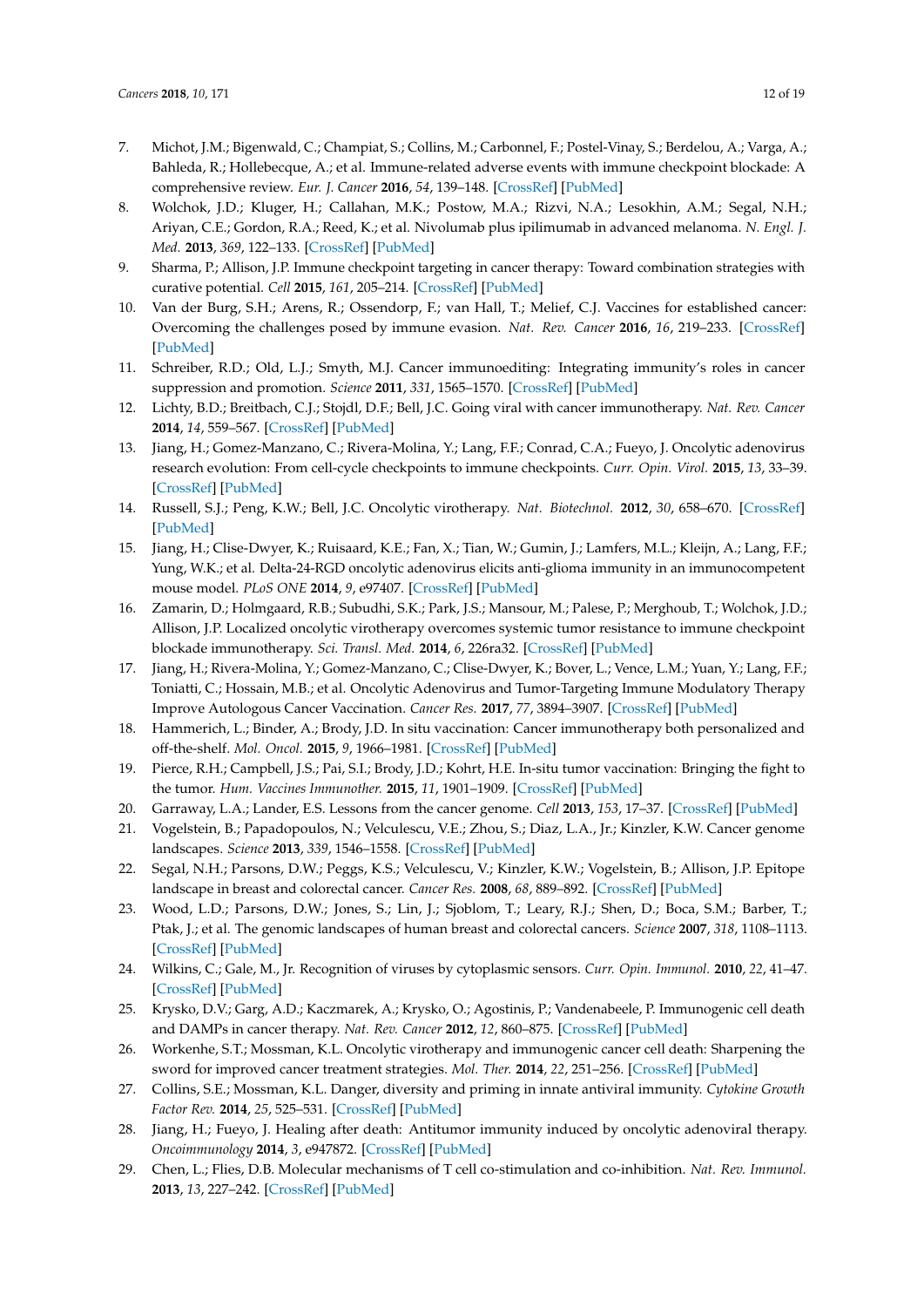- <span id="page-12-0"></span>30. Curtsinger, J.M.; Mescher, M.F. Inflammatory cytokines as a third signal for T cell activation. *Curr. Opin. Immunol.* **2010**, *22*, 333–340. [\[CrossRef\]](http://dx.doi.org/10.1016/j.coi.2010.02.013) [\[PubMed\]](http://www.ncbi.nlm.nih.gov/pubmed/20363604)
- <span id="page-12-1"></span>31. Borrello, I.; Pardoll, D. GM-CSF-based cellular vaccines: A review of the clinical experience. *Cytokine Growth Factor Rev.* **2002**, *13*, 185–193. [\[CrossRef\]](http://dx.doi.org/10.1016/S1359-6101(01)00034-X)
- 32. Eklund, J.W.; Kuzel, T.M. A review of recent findings involving interleukin-2-based cancer therapy. *Curr. Opin. Oncol.* **2004**, *16*, 542–546. [\[CrossRef\]](http://dx.doi.org/10.1097/01.cco.0000142070.45097.68) [\[PubMed\]](http://www.ncbi.nlm.nih.gov/pubmed/15627015)
- 33. Portielje, J.E.; Gratama, J.W.; van Ojik, H.H.; Stoter, G.; Kruit, W.H. IL-12: A promising adjuvant for cancer vaccination. *Cancer Immunol. Immunother.* **2003**, *52*, 133–144. [\[PubMed\]](http://www.ncbi.nlm.nih.gov/pubmed/12649742)
- <span id="page-12-2"></span>34. Parker, B.S.; Rautela, J.; Hertzog, P.J. Antitumour actions of interferons: Implications for cancer therapy. *Nat. Rev. Cancer* **2016**, *16*, 131–144. [\[CrossRef\]](http://dx.doi.org/10.1038/nrc.2016.14) [\[PubMed\]](http://www.ncbi.nlm.nih.gov/pubmed/26911188)
- <span id="page-12-3"></span>35. Pardoll, D.M. Paracrine Cytokine Adjuvants in Cancer-Immunotherapy. *Annu. Rev. Immunol.* **1995**, *13*, 399–415. [\[CrossRef\]](http://dx.doi.org/10.1146/annurev.iy.13.040195.002151) [\[PubMed\]](http://www.ncbi.nlm.nih.gov/pubmed/7612229)
- <span id="page-12-4"></span>36. Ranki, T.; Pesonen, S.; Hemminki, A.; Partanen, K.; Kairemo, K.; Alanko, T.; Lundin, J.; Linder, N.; Turkki, R.; Ristimaki, A.; et al. Phase I study with ONCOS-102 for the treatment of solid tumors—An evaluation of clinical response and exploratory analyses of immune markers. *J. Immunother. Cancer* **2016**, *4*, 17. [\[CrossRef\]](http://dx.doi.org/10.1186/s40425-016-0121-5) [\[PubMed\]](http://www.ncbi.nlm.nih.gov/pubmed/26981247)
- <span id="page-12-5"></span>37. Burke, J.M.; Lamm, D.L.; Meng, M.V.; Nemunaitis, J.J.; Stephenson, J.J.; Arseneau, J.C.; Aimi, J.; Lerner, S.; Yeung, A.W.; Kazarian, T.; et al. A First in Human Phase 1 Study of CG0070, a GM-CSF Expressing Oncolytic Adenovirus, for the Treatment of Nonmuscle Invasive Bladder Cancer. *J. Urol.* **2012**, *188*, 2391–2397. [\[CrossRef\]](http://dx.doi.org/10.1016/j.juro.2012.07.097) [\[PubMed\]](http://www.ncbi.nlm.nih.gov/pubmed/23088985)
- <span id="page-12-6"></span>38. Packiam, V.T.; Campanile, A.N.; Barocas, D.A.; Chamie, K.; Davis, R.L.; Kader, A.K.; Lamm, D.L.; Yeung, A.W.; Steinberg, G.D. A Phase II/III Trial of Cg0070, an Oncolytic Adenovirus, for Bcg-Refractory Non-Muscle-Invasive Bladder Cancer (Nmibc). *J. Urol.* **2016**, *195*, E142. [\[CrossRef\]](http://dx.doi.org/10.1016/j.juro.2016.02.2500)
- <span id="page-12-7"></span>39. Kaufman, H.L.; Kim, D.W.; DeRaffele, G.; Mitcham, J.; Coffin, R.S.; Kim-Schulze, S. Local and distant immunity induced by intralesional vaccination with an oncolytic herpes virus encoding GM-CSF in patients with stage IIIc and IV melanoma. *Ann. Surg. Oncol.* **2010**, *17*, 718–730. [\[CrossRef\]](http://dx.doi.org/10.1245/s10434-009-0809-6) [\[PubMed\]](http://www.ncbi.nlm.nih.gov/pubmed/19915919)
- <span id="page-12-11"></span>40. Andtbacka, R.H.I.; Kaufman, H.L.; Collichio, F.; Amatruda, T.; Senzer, N.; Chesney, J.; Delman, K.A.; Spitler, L.E.; Puzanov, I.; Agarwala, S.S.; et al. Talimogene Laherparepvec Improves Durable Response Rate in Patients with Advanced Melanoma. *J. Clin. Oncol.* **2015**, *33*, 2780–2798. [\[CrossRef\]](http://dx.doi.org/10.1200/JCO.2014.58.3377) [\[PubMed\]](http://www.ncbi.nlm.nih.gov/pubmed/26014293)
- 41. Senzer, N.N.; Kaufman, H.L.; Amatruda, T.; Nemunaitis, M.; Reid, T.; Daniels, G.; Gonzalez, R.; Glaspy, J.; Whitman, E.; Harrington, K.; et al. Phase II Clinical Trial of a Granulocyte-Macrophage Colony-Stimulating Factor–Encoding, Second-Generation Oncolytic Herpesvirus in Patients with Unresectable Metastatic Melanoma. *J. Clin. Oncol.* **2009**, *27*, 5763–5771. [\[CrossRef\]](http://dx.doi.org/10.1200/JCO.2009.24.3675) [\[PubMed\]](http://www.ncbi.nlm.nih.gov/pubmed/19884534)
- <span id="page-12-8"></span>42. Toda, M.; Rabkin, S.D.; Kojima, H.; Martuza, R.L. Herpes simplex virus as an in situ cancer vaccine for the induction of specific anti-tumor immunity. *Hum. Gene Ther.* **1999**, *10*, 385–393. [\[CrossRef\]](http://dx.doi.org/10.1089/10430349950018832) [\[PubMed\]](http://www.ncbi.nlm.nih.gov/pubmed/10048391)
- <span id="page-12-9"></span>43. Park, B.H.; Hwang, T.; Liu, T.C.; Sze, D.Y.; Kim, J.S.; Kwon, H.C.; Oh, S.Y.; Han, S.Y.; Yoon, J.H.; Hong, S.H.; et al. Use of a targeted oncolytic poxvirus, JX-594, in patients with refractory primary or metastatic liver cancer: A phase 1 trial. *Lancet Oncol.* **2008**, *9*, 533–542. [\[CrossRef\]](http://dx.doi.org/10.1016/S1470-2045(08)70107-4)
- 44. Lattime, E.C.; Mastrangelo, M.J. Intratumoral recombinant GM-CSF encoding vaccinia virus as gene therapy in patients with cutaneous melanoma. *Cancer Gene Ther.* **2000**, *7*, S22.
- <span id="page-12-12"></span>45. Heo, J.; Reid, T.; Ruo, L.; Breitbach, C.J.; Rose, S.; Bloomston, M.; Cho, M.; Lim, H.Y.; Chung, H.C.; Kim, C.W.; et al. Randomized dose-finding clinical trial of oncolytic immunotherapeutic vaccinia JX-594 in liver cancer. *Nat. Med.* **2013**, *19*, 329–336. [\[CrossRef\]](http://dx.doi.org/10.1038/nm.3089) [\[PubMed\]](http://www.ncbi.nlm.nih.gov/pubmed/23396206)
- 46. Cripe, T.P.; Ngo, M.C.; Geller, J.I.; Louis, C.U.; Currier, M.A.; Racadio, J.M.; Towbin, A.J.; Rooney, C.M.; Pelusio, A.; Moon, A.; et al. Phase 1 study of intratumoral Pexa-Vec (JX-594), an oncolytic and immunotherapeutic vaccinia virus, in pediatric cancer patients. *Mol. Ther.* **2015**, *23*, 602–608. [\[CrossRef\]](http://dx.doi.org/10.1038/mt.2014.243) [\[PubMed\]](http://www.ncbi.nlm.nih.gov/pubmed/25531693)
- <span id="page-12-10"></span>47. Breitbach, C.J.; Moon, A.; Burke, J.; Hwang, T.H.; Kirn, D.H. A Phase 2, Open-Label, Randomized Study of Pexa-Vec (JX-594) Administered by Intratumoral Injection in Patients with Unresectable Primary Hepatocellular Carcinoma. *Methods Mol. Biol.* **2015**, *1317*, 343–357. [\[PubMed\]](http://www.ncbi.nlm.nih.gov/pubmed/26072416)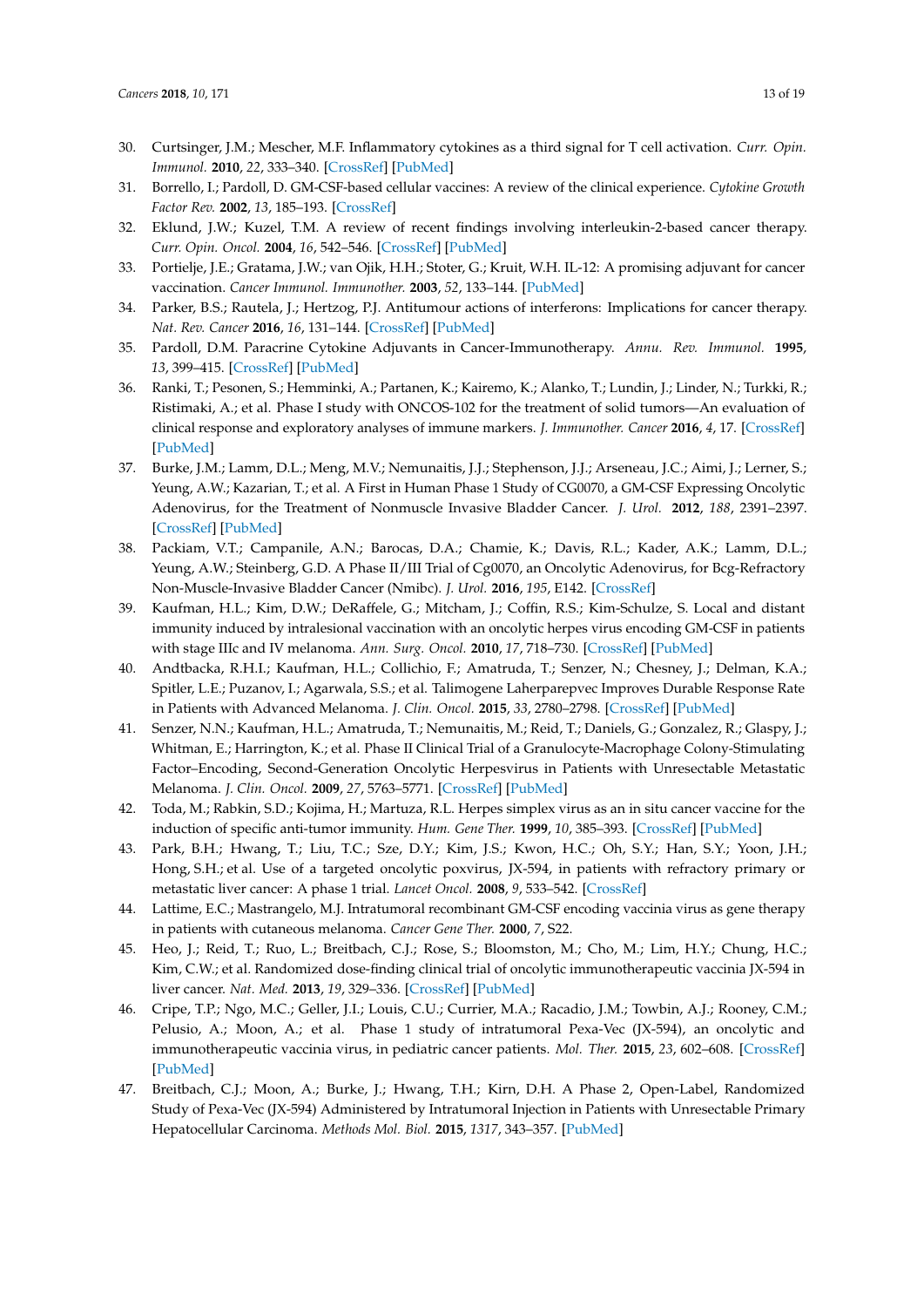- <span id="page-13-0"></span>48. Patel, D.M.; Foreman, P.M.; Nabors, L.B.; Riley, K.O.; Gillespie, G.Y.; Markert, J.M. Design of a Phase I Clinical Trial to Evaluate M032, a Genetically Engineered HSV-1 Expressing IL-12, in Patients with Recurrent/Progressive Glioblastoma Multiforme, Anaplastic Astrocytoma, or Gliosarcoma. *Hum. Gene Ther. Clin. Dev.* **2016**, *27*, 69–78. [\[CrossRef\]](http://dx.doi.org/10.1089/humc.2016.031) [\[PubMed\]](http://www.ncbi.nlm.nih.gov/pubmed/27314913)
- <span id="page-13-1"></span>49. Mukherjee, S.; Haenel, T.; Himbeck, R.; Scott, B.; Ramshaw, I.; Lake, R.A.; Harnett, G.; Phillips, P.; Morey, S.; Smith, D.; et al. Replication-restricted vaccinia as a cytokine gene therapy vector in cancer: Persistent transgene expression despite antibody generation. *Cancer Gene Ther.* **2000**, *7*, 663–670. [\[CrossRef\]](http://dx.doi.org/10.1038/sj.cgt.7700133) [\[PubMed\]](http://www.ncbi.nlm.nih.gov/pubmed/10830713)
- <span id="page-13-2"></span>50. Shi, Y.; Liu, C.H.; Roberts, A.I.; Das, J.; Xu, G.; Ren, G.; Zhang, Y.; Zhang, L.; Yuan, Z.R.; Tan, H.S.; et al. Granulocyte-macrophage colony-stimulating factor (GM-CSF) and T-cell responses: What we do and don't know. *Cell Res.* **2006**, *16*, 126–133. [\[CrossRef\]](http://dx.doi.org/10.1038/sj.cr.7310017) [\[PubMed\]](http://www.ncbi.nlm.nih.gov/pubmed/16474424)
- <span id="page-13-3"></span>51. Dranoff, G.; Jaffee, E.; Lazenby, A.; Golumbek, P.; Levitsky, H.; Brose, K.; Jackson, V.; Hamada, H.; Pardoll, D.; Mulligan, R.C. Vaccination with Irradiated Tumor-Cells Engineered to Secrete Murine Granulocyte-Macrophage Colony-Stimulating Factor Stimulates Potent, Specific, and Long-Lasting Antitumor Immunity. *Proc. Natl. Acad. Sci. USA* **1993**, *90*, 3539–3543. [\[CrossRef\]](http://dx.doi.org/10.1073/pnas.90.8.3539) [\[PubMed\]](http://www.ncbi.nlm.nih.gov/pubmed/8097319)
- <span id="page-13-4"></span>52. Cerullo, V.; Pesonen, S.; Diaconu, I.; Escutenaire, S.; Arstila, P.T.; Ugolini, M.; Nokisalmi, P.; Raki, M.; Laasonen, L.; Sarkioja, M.; et al. Oncolytic Adenovirus Coding for Granulocyte Macrophage Colony-Stimulating Factor Induces Antitumoral Immunity in Cancer Patients. *Cancer Res.* **2010**, *70*, 4297–4309. [\[CrossRef\]](http://dx.doi.org/10.1158/0008-5472.CAN-09-3567) [\[PubMed\]](http://www.ncbi.nlm.nih.gov/pubmed/20484030)
- <span id="page-13-5"></span>53. Ramesh, N.; Ge, Y.; Ennist, D.L.; Zhu, M.Z.; Mina, M.; Ganesh, S.; Reddy, P.S.; Yu, D.C. CG0070, a conditionally replicating granulocyte macrophage colony-stimulating factor-armed oncolytic adenovirus for the treatment of bladder cancer. *Clin. Cancer Res.* **2006**, *12*, 305–313. [\[CrossRef\]](http://dx.doi.org/10.1158/1078-0432.CCR-05-1059) [\[PubMed\]](http://www.ncbi.nlm.nih.gov/pubmed/16397056)
- <span id="page-13-6"></span>54. Hu, J.C.C.; Coffin, R.S.; Davis, C.J.; Graham, N.J.; Groves, N.; Guest, P.J.; Harrington, K.J.; James, N.D.; Love, C.A.; McNeish, I.; et al. A phase I study of OncoVEX(GM-CSF), a second-generation oncolytic herpes simplex virus expressing granulocyte macrophage colony-stimulating factor. *Clin. Cancer Res.* **2006**, *12*, 6737–6747. [\[CrossRef\]](http://dx.doi.org/10.1158/1078-0432.CCR-06-0759) [\[PubMed\]](http://www.ncbi.nlm.nih.gov/pubmed/17121894)
- <span id="page-13-7"></span>55. Liu, B.L.; Robinson, M.; Han, Z.Q.; Branston, R.H.; English, C.; Reay, P.; McGrath, Y.; Thomas, S.K.; Thornton, M.; Bullock, P.; et al. ICP34.5 deleted herpes simplex virus with enhanced oncolytic, immune stimulating, and anti-tumour properties. *Gene Ther.* **2003**, *10*, 292–303. [\[CrossRef\]](http://dx.doi.org/10.1038/sj.gt.3301885) [\[PubMed\]](http://www.ncbi.nlm.nih.gov/pubmed/12595888)
- <span id="page-13-8"></span>56. BLA125518 Talimogene Lahaparepvec FDA Briefing Document. 2015. Available online: [https://www.fda.gov/downloads/BiologicsBloodVaccines/CellularGeneTherapyProducts/](https://www.fda.gov/downloads/BiologicsBloodVaccines/CellularGeneTherapyProducts/ApprovedProducts/UCM469670.pdf) [ApprovedProducts/UCM469670.pdf](https://www.fda.gov/downloads/BiologicsBloodVaccines/CellularGeneTherapyProducts/ApprovedProducts/UCM469670.pdf) (accessed on 17 May 2018).
- <span id="page-13-9"></span>57. Kirn, D.H.; Thorne, S.H. Targeted and armed oncolytic poxviruses: A novel multi-mechanistic therapeutic class for cancer. *Nat. Rev. Cancer* **2009**, *9*, 64–71. [\[CrossRef\]](http://dx.doi.org/10.1038/nrc2545) [\[PubMed\]](http://www.ncbi.nlm.nih.gov/pubmed/19104515)
- <span id="page-13-10"></span>58. Kim, J.H.; Oh, J.Y.; Park, B.H.; Lee, D.E.; Kim, J.S.; Park, H.E.; Roh, M.S.; Je, J.E.; Yoon, J.H.; Thorne, S.H.; et al. Systemic armed oncolytic and immunologic therapy for cancer with JX-594, a targeted poxvirus expressing GM-CSF. *Mol. Ther.* **2006**, *14*, 361–370. [\[CrossRef\]](http://dx.doi.org/10.1016/j.ymthe.2006.05.008) [\[PubMed\]](http://www.ncbi.nlm.nih.gov/pubmed/16905462)
- <span id="page-13-11"></span>59. Reichard, K.W.; Lorence, R.M.; Cascino, C.J.; Peeples, M.E.; Walter, R.J.; Fernando, M.B.; Reyes, H.M.; Greager, J.A. Newcastle-Disease Virus Selectively Kills Human Tumor-Cells. *J. Surg. Res.* **1992**, *52*, 448–453. [\[CrossRef\]](http://dx.doi.org/10.1016/0022-4804(92)90310-V)
- <span id="page-13-12"></span>60. Lech, P.J.; Russell, S.J. Use of attenuated paramyxoviruses for cancer therapy. *Expert Rev. Vaccines* **2010**, *9*, 1275–1302. [\[CrossRef\]](http://dx.doi.org/10.1586/erv.10.124) [\[PubMed\]](http://www.ncbi.nlm.nih.gov/pubmed/21087107)
- <span id="page-13-13"></span>61. Cheng, X.; Wang, W.J.; Xu, Q.; Harper, J.; Carroll, D.; Galinski, M.S.; Suzich, J.; Jin, H. Genetic Modification of Oncolytic Newcastle Disease Virus for Cancer Therapy. *J. Virol.* **2016**, *90*, 5343–5352. [\[CrossRef\]](http://dx.doi.org/10.1128/JVI.00136-16) [\[PubMed\]](http://www.ncbi.nlm.nih.gov/pubmed/27009956)
- <span id="page-13-14"></span>62. Trinchieri, G. Interleukin-12 and the regulation of innate resistance and adaptive immunity. *Nat. Rev. Immunol.* **2003**, *3*, 133–146. [\[CrossRef\]](http://dx.doi.org/10.1038/nri1001) [\[PubMed\]](http://www.ncbi.nlm.nih.gov/pubmed/12563297)
- <span id="page-13-15"></span>63. Rao, J.B.; Chamberlain, R.S.; Bronte, V.; Carroll, M.W.; Irvine, K.R.; Moss, B.; Rosenberg, S.A.; Restifo, N.P. IL-12 is an effective adjuvant to recombinant vaccinia virus-based tumor vaccines—Enhancement by simultaneous B7-1 expression. *J. Immunol.* **1996**, *156*, 3357–3365. [\[PubMed\]](http://www.ncbi.nlm.nih.gov/pubmed/8617961)
- 64. Strengell, M.; Lehtonen, A.; Matikainen, S.; Julkunen, I. IL-21 enhances SOCS gene expression and inhibits LPS-induced cytokine production in human monocyte-derived dendritic cells. *J. Leukoc. Biol.* **2006**, *79*, 1279–1285. [\[CrossRef\]](http://dx.doi.org/10.1189/jlb.0905503) [\[PubMed\]](http://www.ncbi.nlm.nih.gov/pubmed/16551679)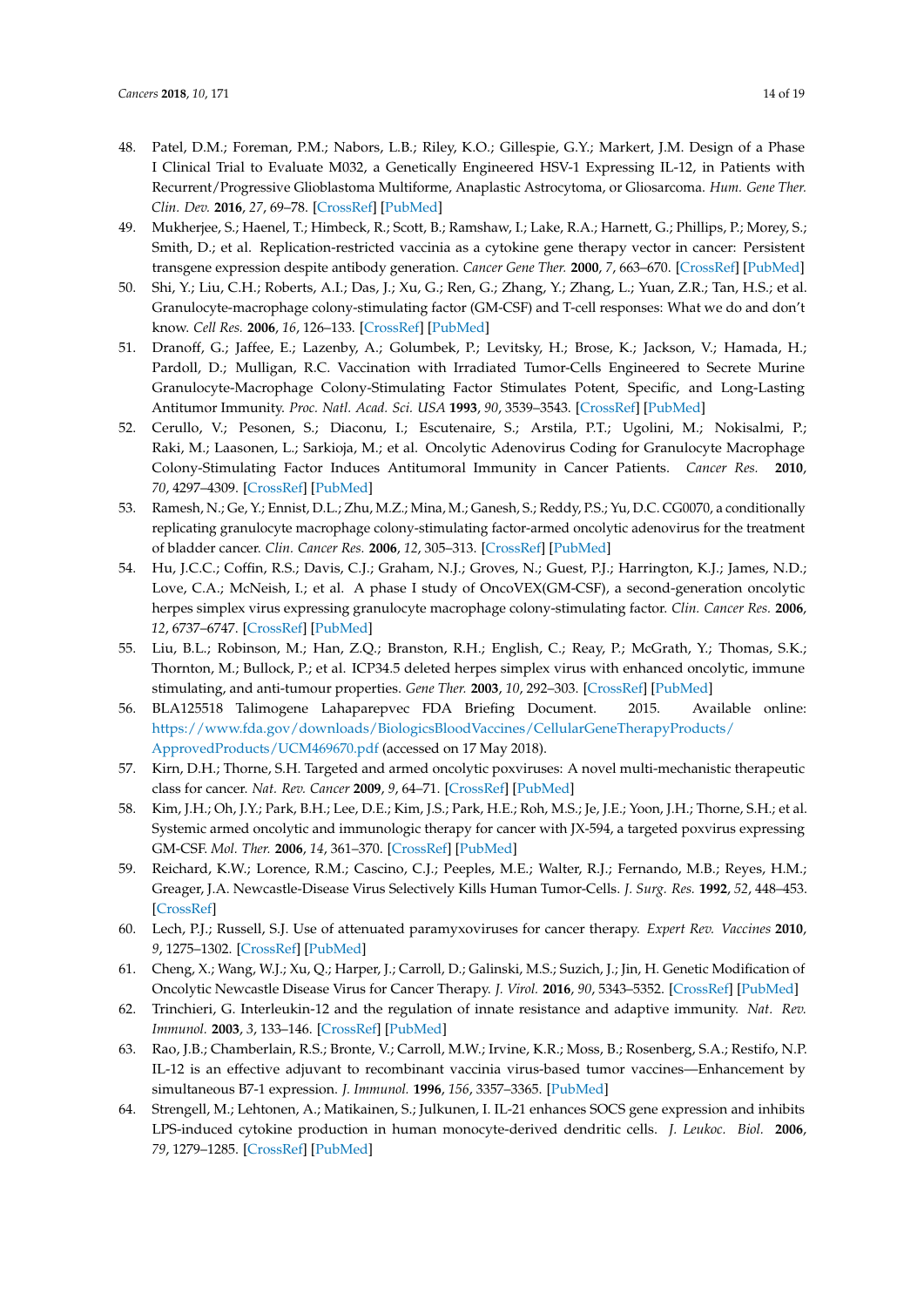- 65. Li, Q.; Carr, A.L.; Donald, E.J.; Skitzki, J.J.; Okuyama, R.; Stoolman, L.M.; Chang, A.E. Synergistic effects of IL-12 and IL-18 in skewing tumor-reactive T-cell responses towards a type 1 pattern. *Cancer Res.* **2005**, *65*, 1063–1070. [\[PubMed\]](http://www.ncbi.nlm.nih.gov/pubmed/15705908)
- 66. Kaufman, H.L.; Flanagan, K.; Lee, C.S.D.; Perretta, D.J.; Horig, H. Insertion of interleukin-2 (IL-2) and interleukin-12 (IL-12) genes into vaccinia virus results in effective anti-tumor responses without toxicity. *Vaccine* **2002**, *20*, 1862–1869. [\[CrossRef\]](http://dx.doi.org/10.1016/S0264-410X(02)00032-4)
- 67. Yoshimoto, T.; Nagai, N.; Ohkusu, K.; Ueda, H.; Okamura, H.; Nakanishi, K. LPS-stimulated SJL macrophages produce IL-12 and IL-18 that inhibit IgE production in vitro by induction of IFN-gamma production from CD3(int)IL-2R beta(+) T cells. *J. Immunol.* **1998**, *161*, 1483–1492. [\[PubMed\]](http://www.ncbi.nlm.nih.gov/pubmed/9686615)
- <span id="page-14-0"></span>68. Yoshimoto, T.; Takeda, K.; Tanaka, T.; Ohkusu, K.; Kashiwamura, S.; Okamura, H.; Akira, S.; Nakanishi, K. IL-12 up-regulates IL-18 receptor expression on T cells, Th1 cells, and B cells: Synergism with IL-18 for IFN-gamma production. *J. Immunol.* **1998**, *161*, 3400–3407. [\[PubMed\]](http://www.ncbi.nlm.nih.gov/pubmed/9759857)
- <span id="page-14-1"></span>69. Addison, C.L.; Bramson, J.L.; Hitt, M.M.; Muller, W.J.; Gauldie, J.; Graham, F.L. Intratumoral coinjection of adenoviral vectors expressing IL-2 and IL-12 results in enhanced frequency of regression of injected and untreated distal tumors. *Gene Ther.* **1998**, *5*, 1400–1409. [\[CrossRef\]](http://dx.doi.org/10.1038/sj.gt.3300731) [\[PubMed\]](http://www.ncbi.nlm.nih.gov/pubmed/9930346)
- <span id="page-14-2"></span>70. Choi, I.K.; Lee, J.S.; Zhang, S.N.; Park, J.; Sonn, C.H.; Lee, K.M.; Yun, C.O. Oncolytic adenovirus co-expressing IL-12 and IL-18 improves tumor-specific immunity via differentiation of T cells expressing IL-12R beta(2) or IL-18R alpha. *Gene Ther.* **2011**, *18*, 898–942. [\[CrossRef\]](http://dx.doi.org/10.1038/gt.2011.37) [\[PubMed\]](http://www.ncbi.nlm.nih.gov/pubmed/21451575)
- 71. Lee, Y.S.; Kim, J.H.; Choi, K.J.; Choi, I.K.; Kim, H.; Cho, S.; Cho, B.C.; Yun, C.O. Enhanced antitumor effect of oncolytic adenovirus expressing interleukin-12 and B7-1 in an immunocompetent murine model. *Clin. Cancer Res.* **2006**, *12*, 5859–5868. [\[CrossRef\]](http://dx.doi.org/10.1158/1078-0432.CCR-06-0935) [\[PubMed\]](http://www.ncbi.nlm.nih.gov/pubmed/17020994)
- <span id="page-14-3"></span>72. Huang, J.H.; Zhang, S.N.; Choi, K.J.; Choi, I.K.; Kim, J.H.; Lee, M.G.; Kim, H.; Yun, C.O. Therapeutic and Tumor-specific Immunity Induced by Combination of Dendritic Cells and Oncolytic Adenovirus Expressing IL-12 and 4-1BBL. *Mol. Ther.* **2010**, *18*, 264–274. [\[CrossRef\]](http://dx.doi.org/10.1038/mt.2009.205) [\[PubMed\]](http://www.ncbi.nlm.nih.gov/pubmed/19738604)
- <span id="page-14-4"></span>73. Choi, I.K.; Li, Y.; Oh, E.; Kim, J.; Yun, C.O. Oncolytic Adenovirus Expressing IL-23 and p35 Elicits IFN-gammaand TNF-alpha-Co-Producing T Cell-Mediated Antitumor Immunity. *PLoS ONE* **2013**, *8*, e67512.
- <span id="page-14-5"></span>74. Freytag, S.O.; Barton, K.N.; Zhang, Y. Efficacy of oncolytic adenovirus expressing suicide genes and interleukin-12 in preclinical model of prostate cancer. *Gene Ther.* **2013**, *20*, 1131–1139. [\[CrossRef\]](http://dx.doi.org/10.1038/gt.2013.40) [\[PubMed\]](http://www.ncbi.nlm.nih.gov/pubmed/23842593)
- <span id="page-14-6"></span>75. Waters, A.M.; Stafman, L.L.; Garner, E.F.; Mruthyunjayappa, S.; Stewart, J.E.; Friedman, G.K.; Coleman, J.M.; Markert, J.M.; Gillespie, G.Y.; Beierle, E.A. Effect of Repeat Dosing of Engineered Oncolytic Herpes Simplex Virus on Preclinical Models of Rhabdomyosarcoma. *Transl. Oncol.* **2016**, *9*, 419–430. [\[CrossRef\]](http://dx.doi.org/10.1016/j.tranon.2016.07.008) [\[PubMed\]](http://www.ncbi.nlm.nih.gov/pubmed/27751346)
- 76. Thomas, E.D.; Meza-Perez, S.; Bevis, K.S.; Randall, T.D.; Gillespie, G.Y.; Langford, C.; Alvarez, R.D. IL-12 Expressing oncolytic herpes simplex virus promotes anti-tumor activity and immunologic control of metastatic ovarian cancer in mice. *J. Ovarian Res.* **2016**, *9*, 70. [\[CrossRef\]](http://dx.doi.org/10.1186/s13048-016-0282-3) [\[PubMed\]](http://www.ncbi.nlm.nih.gov/pubmed/27784340)
- <span id="page-14-7"></span>77. Gillory, L.A.; Megison, M.L.; Stewart, J.E.; Mroczek-Musulman, E.; Nabers, H.C.; Waters, A.M.; Kelly, V.; Coleman, J.M.; Markert, J.M.; Gillespie, G.Y.; et al. Preclinical evaluation of engineered oncolytic herpes simplex virus for the treatment of neuroblastoma. *PLoS ONE* **2013**, *8*, e77753. [\[CrossRef\]](http://dx.doi.org/10.1371/journal.pone.0077753) [\[PubMed\]](http://www.ncbi.nlm.nih.gov/pubmed/24130898)
- <span id="page-14-8"></span>78. Jackaman, C.; Nelson, D.J. Cytokine-armed vaccinia virus infects the mesothelioma tumor microenvironment to overcome immune tolerance and mediate tumor resolution. *Cancer Gene Ther.* **2010**, *17*, 429–440. [\[CrossRef\]](http://dx.doi.org/10.1038/cgt.2009.85) [\[PubMed\]](http://www.ncbi.nlm.nih.gov/pubmed/20150930)
- <span id="page-14-9"></span>79. Shin, E.J.; Wanna, G.B.; Choi, B.; Aguila, D.; Ebert, O.; Genden, E.M.; Woo, S.L. Interleukin-12 expression enhances vesicular stomatitis virus oncolytic therapy in murine squamous cell carcinoma. *Laryngoscope* **2007**, *117*, 210–214. [\[CrossRef\]](http://dx.doi.org/10.1097/01.mlg.0000246194.66295.d8) [\[PubMed\]](http://www.ncbi.nlm.nih.gov/pubmed/17204993)
- <span id="page-14-10"></span>80. Boyman, O.; Sprent, J. The role of interleukin-2 during homeostasis and activation of the immune system. *Nat. Rev. Immunol.* **2012**, *12*, 180–190. [\[CrossRef\]](http://dx.doi.org/10.1038/nri3156) [\[PubMed\]](http://www.ncbi.nlm.nih.gov/pubmed/22343569)
- <span id="page-14-11"></span>81. Zhao, H.; Janke, M.; Fournier, P.; Schirrmacher, V. Recombinant Newcastle disease virus expressing human interleukin-2 serves as a potential candidate for tumor therapy. *Virus Res.* **2008**, *136*, 75–80. [\[CrossRef\]](http://dx.doi.org/10.1016/j.virusres.2008.04.020) [\[PubMed\]](http://www.ncbi.nlm.nih.gov/pubmed/18538434)
- <span id="page-14-12"></span>82. Janke, M.; Peeters, B.; Zhao, H.; De Leeuw, O.; Moorman, R.; Arnold, A.; Ziouta, Y.; Fournier, P.; Schirrmacher, V. Activation of human T cells by a tumor vaccine infected with recombinant Newcastle disease virus producing IL-2. *Int. J. Oncol.* **2008**, *33*, 823–832. [\[PubMed\]](http://www.ncbi.nlm.nih.gov/pubmed/18813797)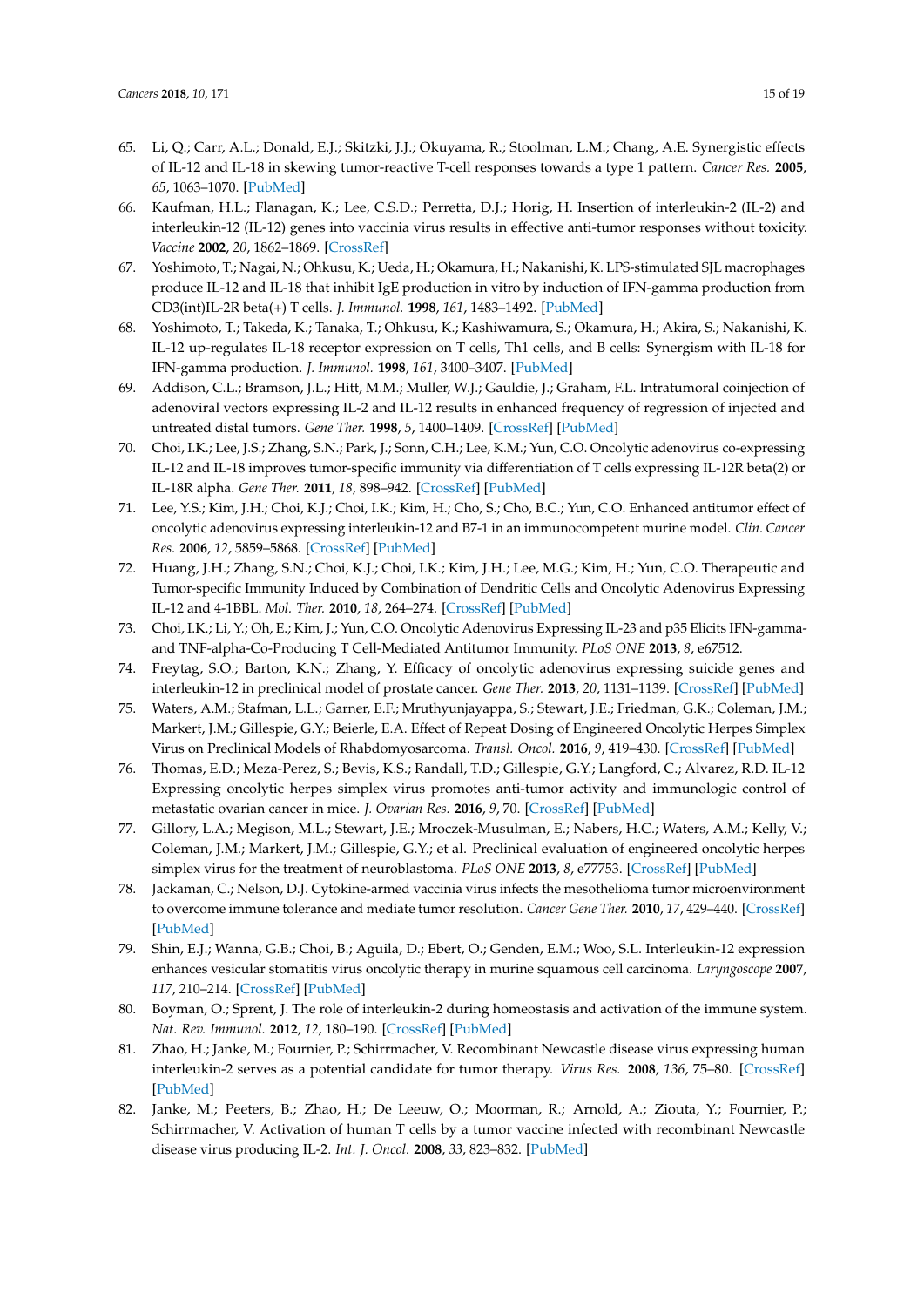- <span id="page-15-0"></span>83. Vigil, A.; Park, M.S.; Martinez, O.; Chua, M.A.; Xiao, S.; Cros, J.F.; Martinez-Sobrido, L.; Woo, S.L.C.; Garcia-Sastre, A. Use of reverse genetics to enhance the oncolytic properties of newcastle disease virus. *Cancer Res.* **2007**, *67*, 8285–8292. [\[CrossRef\]](http://dx.doi.org/10.1158/0008-5472.CAN-07-1025) [\[PubMed\]](http://www.ncbi.nlm.nih.gov/pubmed/17804743)
- <span id="page-15-1"></span>84. Wu, Y.Z.; He, J.J.; An, Y.; Wang, X.; Liu, Y.Y.; Yan, S.J.; Ye, X.L.; Qi, J.Y.; Zhu, S.L.; Yu, Q.Z.; et al. Recombinant Newcastle disease virus (NDV/Anh-IL-2) expressing human IL-2 as a potential candidate for suppresses growth of hepatoma therapy. *J. Pharmacol. Sci.* **2016**, *132*, 24–30. [\[CrossRef\]](http://dx.doi.org/10.1016/j.jphs.2016.03.012) [\[PubMed\]](http://www.ncbi.nlm.nih.gov/pubmed/27174862)
- <span id="page-15-2"></span>85. Ren, G.P.; Tian, G.Y.; Liu, Y.Y.; He, J.J.; Gao, X.Y.; Yu, Y.H.; Liu, X.; Zhang, X.; Sun, T.; Liu, S.Q.; et al. Recombinant Newcastle Disease Virus Encoding IL-12 and/or IL-2 as Potential Candidate for Hepatoma Carcinoma Therapy. *Technol. Cancer Res. Treat.* **2016**, *15*, Np83–Np94. [\[CrossRef\]](http://dx.doi.org/10.1177/1533034615601521) [\[PubMed\]](http://www.ncbi.nlm.nih.gov/pubmed/26303327)
- <span id="page-15-3"></span>86. Yanagida, T.; Kato, T.; Igarashi, O.; Inoue, T.; Nariuchi, H., 2nd. Signal Activity of Il-12 on the Proliferation and Il-2r Expression of T-Helper Cell-1 Clone. *J. Immunol.* **1994**, *152*, 4919–4928. [\[PubMed\]](http://www.ncbi.nlm.nih.gov/pubmed/7909827)
- <span id="page-15-4"></span>87. Frucht, D.M.; Fukao, T.; Bogdan, C.; Schindler, H.; O'Shea, J.J.; Koyasu, S. IFN-gamma-production by antigen-presenting cells: Mechanisms emerge. *Trends Immunol.* **2001**, *22*, 556–560. [\[CrossRef\]](http://dx.doi.org/10.1016/S1471-4906(01)02005-1)
- <span id="page-15-5"></span>88. Boehm, U.; Klamp, T.; Groot, M.; Howard, J.C. Cellular responses to interferon-gamma. *Annu. Rev. Immunol.* **1997**, *15*, 749–795. [\[CrossRef\]](http://dx.doi.org/10.1146/annurev.immunol.15.1.749) [\[PubMed\]](http://www.ncbi.nlm.nih.gov/pubmed/9143706)
- <span id="page-15-6"></span>89. Nimal, S.; McCormick, A.L.; Thomas, M.S.; Heath, A.W. An interferon gamma-gp120 fusion delivered as a DNA vaccine induces enhanced priming. *Vaccine* **2005**, *23*, 3984–3990. [\[CrossRef\]](http://dx.doi.org/10.1016/j.vaccine.2005.01.160) [\[PubMed\]](http://www.ncbi.nlm.nih.gov/pubmed/15917120)
- 90. Heath, A.W.; Devey, M.E.; Brown, I.N.; Richards, C.E.; Playfair, J.H.L. Interferon-Gamma as an Adjuvant in Immunocompromised Mice. *Immunology* **1989**, *67*, 520–524. [\[PubMed\]](http://www.ncbi.nlm.nih.gov/pubmed/2504662)
- <span id="page-15-7"></span>91. Kaplan, D.H.; Shankaran, V.; Dighe, A.S.; Stockert, E.; Aguet, M.; Old, L.J.; Schreiber, R.D. Demonstration of an interferon gamma-dependent tumor surveillance system in immunocompetent mice. *Proc. Natl. Acad. Sci. USA* **1998**, *95*, 7556–7561. [\[CrossRef\]](http://dx.doi.org/10.1073/pnas.95.13.7556) [\[PubMed\]](http://www.ncbi.nlm.nih.gov/pubmed/9636188)
- <span id="page-15-8"></span>92. Bourgeois-Daigneault, M.C.; Roy, D.G.; Falls, T.; Twumasi-Boateng, K.; St-Germain, L.E.; Marguerie, M.; Garcia, V.; Selman, M.; Jennings, V.A.; Pettigrew, J.; et al. Oncolytic vesicular stomatitis virus expressing interferon-gamma has enhanced therapeutic activity. *Mol. Ther. Oncolytics* **2016**, *3*, 16001. [\[CrossRef\]](http://dx.doi.org/10.1038/mto.2016.1) [\[PubMed\]](http://www.ncbi.nlm.nih.gov/pubmed/27119116)
- <span id="page-15-9"></span>93. Leach, D.R.; Krummel, M.F.; Allison, J.P. Enhancement of antitumor immunity by CTLA-4 blockade. *Science* **1996**, *271*, 1734–1736. [\[CrossRef\]](http://dx.doi.org/10.1126/science.271.5256.1734) [\[PubMed\]](http://www.ncbi.nlm.nih.gov/pubmed/8596936)
- <span id="page-15-10"></span>94. Keir, M.E.; Butte, M.J.; Freeman, G.J.; Sharpel, A.H. PD-1 and its ligands in tolerance and immunity. *Annu. Rev. Immunol.* **2008**, *26*, 677–704. [\[CrossRef\]](http://dx.doi.org/10.1146/annurev.immunol.26.021607.090331) [\[PubMed\]](http://www.ncbi.nlm.nih.gov/pubmed/18173375)
- <span id="page-15-11"></span>95. Schwartz, R.H. Costimulation of Lymphocytes-T—The Role of Cd28, Ctla-4, and B7/Bb1 in Interleukin-2 Production and Immunotherapy. *Cell* **1992**, *71*, 1065–1068. [\[CrossRef\]](http://dx.doi.org/10.1016/S0092-8674(05)80055-8)
- 96. Schneider, H.; Mandelbrot, D.A.; Greenwald, R.J.; Ng, F.; Lechler, R.; Sharpe, A.H.; Rudd, C.E. Cutting edge: CTLA-4 (CD152) differentially regulates mitogen-activated protein kinases (extracellular signal-regulated kinase and c-Jun N-terminal kinase) in CD4(+) T cells from receptor/ligand-deficient mice. *J. Immunol.* **2002**, *169*, 3475–3479. [\[CrossRef\]](http://dx.doi.org/10.4049/jimmunol.169.7.3475) [\[PubMed\]](http://www.ncbi.nlm.nih.gov/pubmed/12244135)
- <span id="page-15-12"></span>97. Schneider, H.; Downey, J.; Smith, A.; Zinselmeyer, B.H.; Rush, C.; Brewer, J.M.; Wei, B.; Hogg, N.; Garside, P.; Rudd, C.E. Reversal of the TCR stop signal by CTLA-4. *Science* **2006**, *313*, 1972–1975. [\[CrossRef\]](http://dx.doi.org/10.1126/science.1131078) [\[PubMed\]](http://www.ncbi.nlm.nih.gov/pubmed/16931720)
- <span id="page-15-13"></span>98. Hodi, F.S.; O'Day, S.J.; McDermott, D.F.; Weber, R.W.; Sosman, J.A.; Haanen, J.B.; Gonzalez, R.; Robert, C.; Schadendorf, D.; Hassel, J.C.; et al. Improved Survival with Ipilimumab in Patients with Metastatic Melanoma. *N. Engl. J. Med.* **2010**, *363*, 711–723. [\[CrossRef\]](http://dx.doi.org/10.1056/NEJMoa1003466) [\[PubMed\]](http://www.ncbi.nlm.nih.gov/pubmed/20525992)
- <span id="page-15-14"></span>99. Wolchok, J.D.; Hodi, F.S.; Weber, J.S.; Allison, J.P.; Urba, W.J.; Robert, C.; O'Day, S.J.; Hoos, A.; Humphrey, R.; Berman, D.M.; et al. Development of ipilimumab: A novel immunotherapeutic approach for the treatment of advanced melanoma. *Ann. N. Y. Acad. Sci.* **2013**, *1291*, 1–13. [\[CrossRef\]](http://dx.doi.org/10.1111/nyas.12180) [\[PubMed\]](http://www.ncbi.nlm.nih.gov/pubmed/23772560)
- <span id="page-15-15"></span>100. Wolchok, J.D.; Neyns, B.; Linette, G. Ipilimumab monotherapy in patients with pretreated advanced melanoma: A randomised, double-blind, multicentre, phase 2, dose-ranging study. *Lancet Oncol.* **2010**, *11*, 155–164. [\[CrossRef\]](http://dx.doi.org/10.1016/S1470-2045(09)70334-1)
- <span id="page-15-16"></span>101. Thompson, J.A.; Berman, D.; Siegal, J.; Minor, D.; Amin, A.; Ron, I.; Ridolfi, R.; Assi, H.; Hamid, O.; Weber, J. Effect of prior treatment status on the efficacy and safety of ipilimumab monotherapy in treatment-naive and previously treated patients with advanced melanoma. *J. Clin. Oncol.* **2008**, *26*, 4134–4140. [\[CrossRef\]](http://dx.doi.org/10.1200/jco.2008.26.15_suppl.9055)
- <span id="page-15-17"></span>102. Gao, Y.; Whitaker-Dowling, P.; Griffin, J.A.; Barmada, M.A.; Bergman, I. Recombinant vesicular stomatitis virus targeted to Her2/neu combined with anti-CTLA4 antibody eliminates implanted mammary tumors. *Cancer Gene Ther.* **2009**, *16*, 44–52. [\[CrossRef\]](http://dx.doi.org/10.1038/cgt.2008.55) [\[PubMed\]](http://www.ncbi.nlm.nih.gov/pubmed/18654610)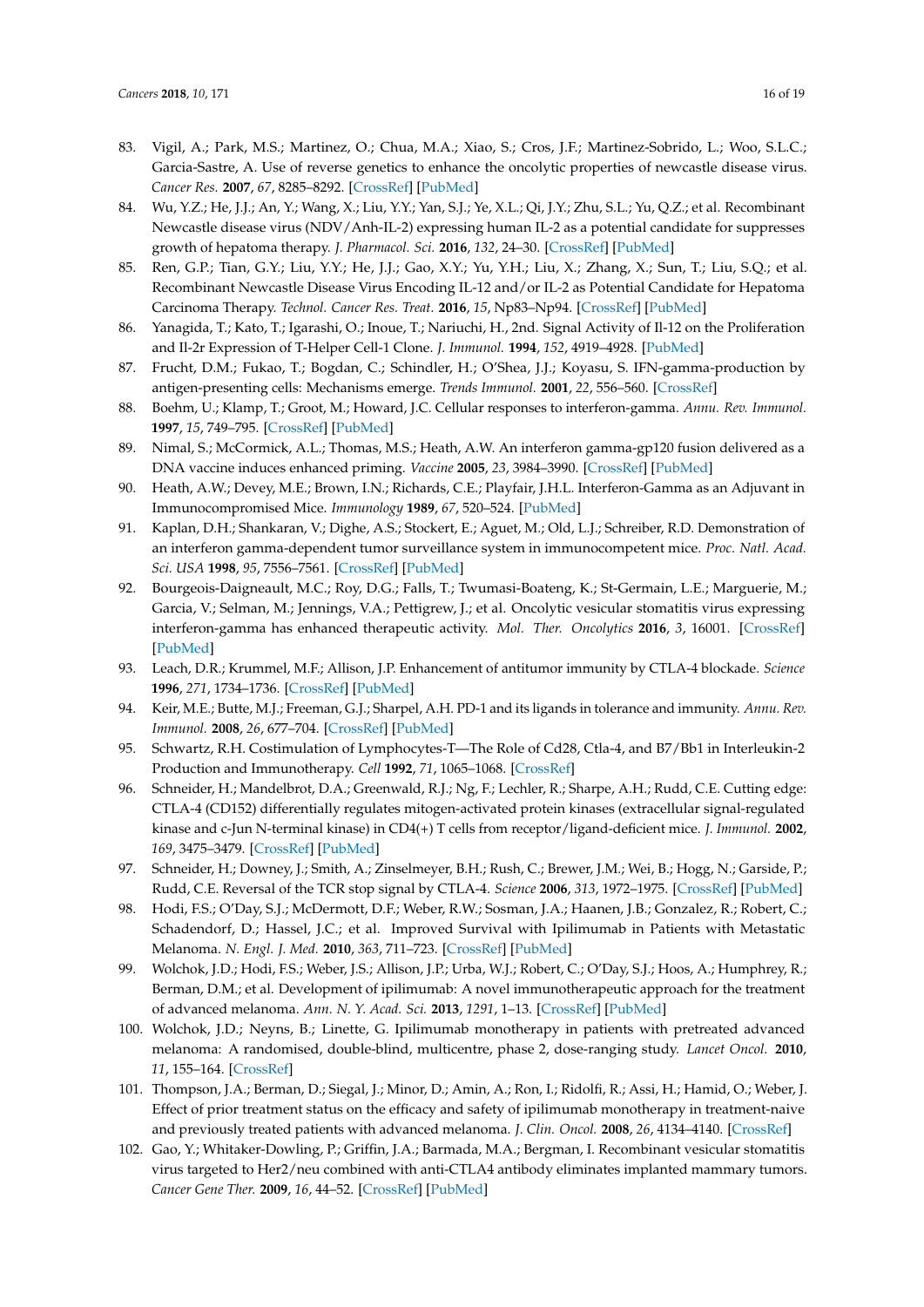- <span id="page-16-0"></span>103. Rojas, J.J.; Sampath, P.; Hou, W.Z.; Thorne, S.H. Defining Effective Combinations of Immune Checkpoint Blockade and Oncolytic Virotherapy. *Clin. Cancer Res.* **2015**, *21*, 5543–5551. [\[CrossRef\]](http://dx.doi.org/10.1158/1078-0432.CCR-14-2009) [\[PubMed\]](http://www.ncbi.nlm.nih.gov/pubmed/26187615)
- <span id="page-16-1"></span>104. Cockle, J.V.; Rajani, K.; Zaidi, S.; Kottke, T.; Thompson, J.; Diaz, R.M.; Shim, K.; Peterson, T.; Parney, I.F.; Short, S.; et al. Combination viroimmunotherapy with checkpoint inhibition to treat glioma, based on location-specific tumor profiling. *Neuro-Oncology* **2016**, *18*, 518–527. [\[CrossRef\]](http://dx.doi.org/10.1093/neuonc/nov173) [\[PubMed\]](http://www.ncbi.nlm.nih.gov/pubmed/26409567)
- <span id="page-16-2"></span>105. Freeman, G.J.; Long, A.J.; Iwai, Y.; Bourque, K.; Chernova, T.; Nishimura, H.; Fitz, L.J.; Malenkovich, N.; Okazaki, T.; Byrne, M.C.; et al. Engagement of the PD-1 immunoinhibitory receptor by a novel B7 family member leads to negative regulation of lymphocyte activation. *J. Exp. Med.* **2000**, *192*, 1027–1034. [\[CrossRef\]](http://dx.doi.org/10.1084/jem.192.7.1027) [\[PubMed\]](http://www.ncbi.nlm.nih.gov/pubmed/11015443)
- <span id="page-16-3"></span>106. Latchman, Y.; Wood, C.; Chemova, T.; Iwai, Y.; Malenkovich, N.; Long, A.; Bourque, K.; Boussiotis, V.; Nishimura, H.; Honjo, T.; et al. PD-L2, a novel B7 homologue, is a second ligand for PD-1 and inhibits T cell activation. *Faseb J.* **2001**, *15*, A345.
- <span id="page-16-4"></span>107. Gianchecchi, E.; Delfino, D.V.; Fierabracci, A. Recent insights into the role of the PD-1/PD-L1 pathway in immunological tolerance and autoimmunity. *Autoimmun. Rev.* **2013**, *12*, 1091–1100. [\[CrossRef\]](http://dx.doi.org/10.1016/j.autrev.2013.05.003) [\[PubMed\]](http://www.ncbi.nlm.nih.gov/pubmed/23792703)
- <span id="page-16-5"></span>108. Dong, H.D.; Strome, S.E.; Salomao, D.R.; Tamura, H.; Hirano, F.; Flies, D.B.; Roche, P.C.; Lu, J.; Zhu, G.F.; Tamada, K.; et al. Tumor-associated B7-H1 promotes T-cell apoptosis: A potential mechanism of immune evasion. *Nat. Med.* **2002**, *8*, 793–800. [\[CrossRef\]](http://dx.doi.org/10.1038/nm730) [\[PubMed\]](http://www.ncbi.nlm.nih.gov/pubmed/12091876)
- <span id="page-16-6"></span>109. Parsa, A.T.; Waldron, J.S.; Panner, A.; Crane, C.A.; Parney, I.F.; Barry, J.J.; Cachola, K.E.; Murray, J.C.; Tihan, T.; Jensen, M.C.; et al. Loss of tumor suppressor PTEN function increases B7-H1 expression and immunoresistance in glioma. *Nat. Med.* **2007**, *13*, 84–88. [\[CrossRef\]](http://dx.doi.org/10.1038/nm1517) [\[PubMed\]](http://www.ncbi.nlm.nih.gov/pubmed/17159987)
- <span id="page-16-7"></span>110. Nishimura, H.; Okazaki, T.; Tanaka, Y.; Nakatani, K.; Hara, M.; Matsumori, A.; Sasayama, S.; Mizoguchi, A.; Hiai, H.; Minato, N.; et al. Autoimmune dilated cardiomyopathy in PD-1 receptor-deficient mice. *Science* **2001**, *291*, 319–322. [\[CrossRef\]](http://dx.doi.org/10.1126/science.291.5502.319) [\[PubMed\]](http://www.ncbi.nlm.nih.gov/pubmed/11209085)
- <span id="page-16-8"></span>111. Zhang, Y.; Chung, Y.; Bishop, C.; Daugherty, B.; Chute, H.; Hoist, P.; Kurahara, C.; Lott, F.; Sun, N.; Welcher, A.A.; et al. Regulation of T cell activation and tolerance by PDL2. *Proc. Natl. Acad. Sci. USA* **2006**, *103*, 11695–11700. [\[CrossRef\]](http://dx.doi.org/10.1073/pnas.0601347103) [\[PubMed\]](http://www.ncbi.nlm.nih.gov/pubmed/16864790)
- <span id="page-16-9"></span>112. Syn, N.L.; Teng, M.W.L.; Mok, T.S.K.; Soo, R.A. De-novo and acquired resistance to immune checkpoint targeting. *Lancet Oncol.* **2017**, *18*, e731–e741. [\[CrossRef\]](http://dx.doi.org/10.1016/S1470-2045(17)30607-1)
- <span id="page-16-10"></span>113. Rajani, K.; Parrish, C.; Kottke, T.; Thompson, J.; Zaidi, S.; Ilett, L.; Shim, K.G.; Diaz, R.M.; Pandha, H.; Harrington, K.; et al. Combination Therapy With Reovirus and Anti-PD-1 Blockade Controls Tumor Growth Through Innate and Adaptive Immune Responses. *Mol. Ther.* **2016**, *24*, 166–174. [\[CrossRef\]](http://dx.doi.org/10.1038/mt.2015.156) [\[PubMed\]](http://www.ncbi.nlm.nih.gov/pubmed/26310630)
- <span id="page-16-11"></span>114. Harrington, K.J.; Vile, R.G.; Melcher, A.; Chester, J.; Pandha, H.S. Clinical trials with oncolytic reovirus: Moving beyond phase I into combinations with standard therapeutics. *Cytokine Growth Factor Rev.* **2010**, *21*, 91–98. [\[CrossRef\]](http://dx.doi.org/10.1016/j.cytogfr.2010.02.006) [\[PubMed\]](http://www.ncbi.nlm.nih.gov/pubmed/20223697)
- <span id="page-16-12"></span>115. Brun, J.; McManus, D.; Lefebvre, C.; Hu, K.; Falls, T.; Atkins, H.; Bell, J.C.; McCart, J.A.; Mahoney, D.; Stojdl, D.F. Identification of Genetically Modified Maraba Virus as an Oncolytic Rhabdovirus. *Mol. Ther.* **2010**, *18*, 1440–1449. [\[CrossRef\]](http://dx.doi.org/10.1038/mt.2010.103) [\[PubMed\]](http://www.ncbi.nlm.nih.gov/pubmed/20551913)
- <span id="page-16-13"></span>116. Pol, J.G.; Zhang, L.; Bridle, B.W.; Stephenson, K.B.; Resseguier, J.; Hanson, S.; Chen, L.; Kazdhan, N.; Bramson, J.L.; Stojdl, D.F.; et al. Maraba virus as a potent oncolytic vaccine vector. *Mol. Ther.* **2014**, *22*, 420–429. [\[CrossRef\]](http://dx.doi.org/10.1038/mt.2013.249) [\[PubMed\]](http://www.ncbi.nlm.nih.gov/pubmed/24322333)
- <span id="page-16-14"></span>117. Bourgeois-Daigneault, M.C.; Roy, D.G.; Aitken, A.S.; El Sayes, N.; Martin, N.T.; Varette, O.; Falls, T.; St-Germain, L.E.; Pelin, A.; Lichty, B.D.; et al. Neoadjuvant oncolytic virotherapy before surgery sensitizes triple-negative breast cancer to immune checkpoint therapy. *Sci. Transl. Med.* **2018**, *10*. [\[CrossRef\]](http://dx.doi.org/10.1126/scitranslmed.aao1641) [\[PubMed\]](http://www.ncbi.nlm.nih.gov/pubmed/29298865)
- <span id="page-16-15"></span>118. Puzanov, I.; Milhem, M.M.; Minor, D.; Hamid, O.; Li, A.; Chen, L.S.; Chastain, M.; Gorski, K.S.; Anderson, A.; Chou, J.; et al. Talimogene Laherparepvec in Combination with Ipilimumab in Previously Untreated, Unresectable Stage IIIB-IV Melanoma. *J. Clin. Oncol.* **2016**, *34*, 2619–2626. [\[CrossRef\]](http://dx.doi.org/10.1200/JCO.2016.67.1529) [\[PubMed\]](http://www.ncbi.nlm.nih.gov/pubmed/27298410)
- <span id="page-16-16"></span>119. Dias, J.D.; Hemminki, O.; Diaconu, I.; Hirvinen, M.; Bonetti, A.; Guse, K.; Escutenaire, S.; Kanerva, A.; Pesonen, S.; Loskog, A.; et al. Targeted cancer immunotherapy with oncolytic adenovirus coding for a fully human monoclonal antibody specific for CTLA-4. *Gene Ther.* **2012**, *19*, 988–998. [\[CrossRef\]](http://dx.doi.org/10.1038/gt.2011.176) [\[PubMed\]](http://www.ncbi.nlm.nih.gov/pubmed/22071969)
- <span id="page-16-17"></span>120. Engeland, C.E.; Grossardt, C.; Veinalde, R.; Bossow, S.; Lutz, D.; Kaufmann, J.K.; Shevchenko, I.; Umansky, V.; Nettelbeck, D.M.; Weichert, W.; et al. CTLA-4 and PD-L1 checkpoint blockade enhances oncolytic measles virus therapy. *Mol. Ther.* **2014**, *22*, 1949–1959. [\[CrossRef\]](http://dx.doi.org/10.1038/mt.2014.160) [\[PubMed\]](http://www.ncbi.nlm.nih.gov/pubmed/25156126)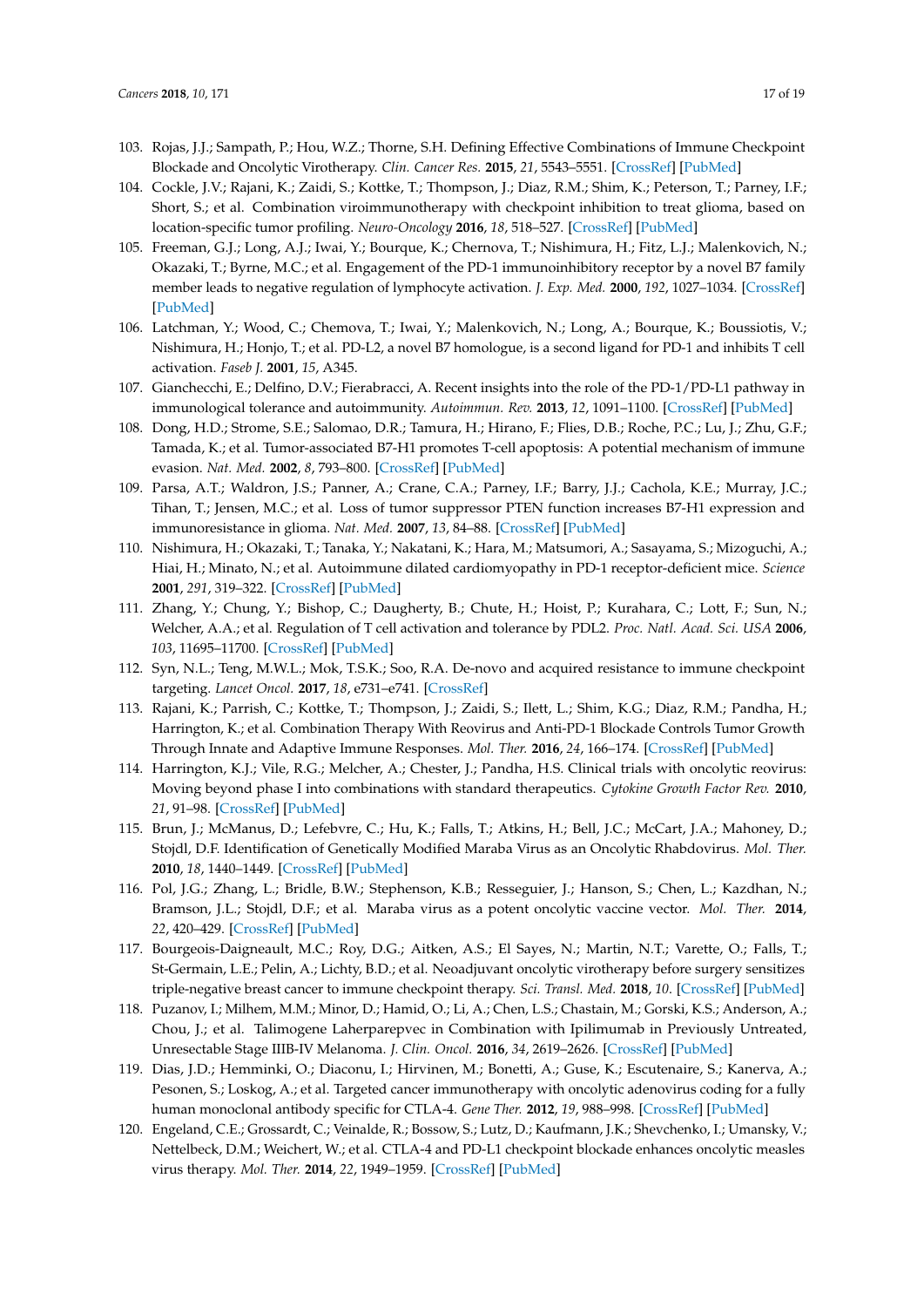- <span id="page-17-0"></span>121. Sturgill, E.R.; Redmond, W.L. A Review of Current Biologics Targeting OX40, 4–1BB, CD27, and GITR. *Am. J. Hematol. Oncol.* **2017**, *13*, 4–15.
- <span id="page-17-12"></span>122. Fan, X.; Quezada, S.A.; Sepulveda, M.A.; Sharma, P.; Allison, J.P. Engagement of the ICOS pathway markedly enhances efficacy of CTLA-4 blockade in cancer immunotherapy. *J. Exp. Med.* **2014**, *211*, 715–725. [\[CrossRef\]](http://dx.doi.org/10.1084/jem.20130590) [\[PubMed\]](http://www.ncbi.nlm.nih.gov/pubmed/24687957)
- <span id="page-17-1"></span>123. Fu, T.; He, Q.; Sharma, P. The ICOS/ICOSL pathway is required for optimal antitumor responses mediated by anti-CTLA-4 therapy. *Cancer Res.* **2011**, *71*, 5445–5454. [\[CrossRef\]](http://dx.doi.org/10.1158/0008-5472.CAN-11-1138) [\[PubMed\]](http://www.ncbi.nlm.nih.gov/pubmed/21708958)
- <span id="page-17-2"></span>124. John, L.B.; Howland, L.J.; Flynn, J.K.; West, A.C.; Devaud, C.; Duong, C.P.; Stewart, T.J.; Westwood, J.A.; Guo, Z.S.; Bartlett, D.L.; et al. Oncolytic virus and anti-4-1BB combination therapy elicits strong antitumor immunity against established cancer. *Cancer Res.* **2012**, *72*, 1651–1660. [\[CrossRef\]](http://dx.doi.org/10.1158/0008-5472.CAN-11-2788) [\[PubMed\]](http://www.ncbi.nlm.nih.gov/pubmed/22315352)
- <span id="page-17-3"></span>125. Kim, H.S.; Kim-Schulze, S.; Kim, D.W.; Kaufman, H.L. Host lymphodepletion enhances the therapeutic activity of an oncolytic vaccinia virus expressing 4-1BB ligand. *Cancer Res.* **2009**, *69*, 8516–8525. [\[CrossRef\]](http://dx.doi.org/10.1158/0008-5472.CAN-09-2522) [\[PubMed\]](http://www.ncbi.nlm.nih.gov/pubmed/19843856)
- <span id="page-17-4"></span>126. Eriksson, E.; Milenova, I.; Wenthe, J.; Stahle, M.; Leja-Jarblad, J.; Ullenhag, G.; Dimberg, A.; Moreno, R.; Alemany, R.; Loskog, A. Shaping the Tumor Stroma and Sparking Immune Activation by CD40 and 4-1BB Signaling Induced by an Armed Oncolytic Virus. *Clin. Cancer Res.* **2017**, *23*, 5846–5857. [\[CrossRef\]](http://dx.doi.org/10.1158/1078-0432.CCR-17-0285) [\[PubMed\]](http://www.ncbi.nlm.nih.gov/pubmed/28536305)
- <span id="page-17-5"></span>127. Zamarin, D.; Holmgaard, R.B.; Ricca, J.; Plitt, T.; Palese, P.; Sharma, P.; Merghoub, T.; Wolchok, J.D.; Allison, J.P. Intratumoral modulation of the inducible co-stimulator ICOS by recombinant oncolytic virus promotes systemic anti-tumour immunity. *Nat. Commun.* **2017**, *8*, 14340. [\[CrossRef\]](http://dx.doi.org/10.1038/ncomms14340) [\[PubMed\]](http://www.ncbi.nlm.nih.gov/pubmed/28194010)
- <span id="page-17-6"></span>128. Xiao, X.; Balasubramanian, S.; Liu, W.; Chu, X.; Wang, H.; Taparowsky, E.J.; Fu, Y.X.; Choi, Y.; Walsh, M.C.; Li, X.C. OX40 signaling favors the induction of T(H)9 cells and airway inflammation. *Nat. Immunol.* **2012**, *13*, 981–990. [\[CrossRef\]](http://dx.doi.org/10.1038/ni.2390) [\[PubMed\]](http://www.ncbi.nlm.nih.gov/pubmed/22842344)
- <span id="page-17-7"></span>129. Croft, M. Control of immunity by the TNFR-related molecule OX40 (CD134). *Annu. Rev. Immunol.* **2010**, *28*, 57–78. [\[CrossRef\]](http://dx.doi.org/10.1146/annurev-immunol-030409-101243) [\[PubMed\]](http://www.ncbi.nlm.nih.gov/pubmed/20307208)
- <span id="page-17-8"></span>130. Kjaergaard, J.; Tanaka, J.; Kim, J.A.; Rothchild, K.; Weinberg, A.; Shu, S. Therapeutic efficacy of OX-40 receptor antibody depends on tumor immunogenicity and anatomic site of tumor growth. *Cancer Res.* **2000**, *60*, 5514–5521. [\[PubMed\]](http://www.ncbi.nlm.nih.gov/pubmed/11034096)
- <span id="page-17-9"></span>131. Curti, B.D.; Kovacsovics-Bankowski, M.; Morris, N.; Walker, E.; Chisholm, L.; Floyd, K.; Walker, J.; Gonzalez, I.; Meeuwsen, T.; Fox, B.A.; et al. OX40 is a potent immune-stimulating target in late-stage cancer patients. *Cancer Res.* **2013**, *73*, 7189–7198. [\[CrossRef\]](http://dx.doi.org/10.1158/0008-5472.CAN-12-4174) [\[PubMed\]](http://www.ncbi.nlm.nih.gov/pubmed/24177180)
- <span id="page-17-10"></span>132. Liakou, C.I.; Kamat, A.; Tang, D.N.; Chen, H.; Sun, J.; Troncoso, P.; Logothetis, C.; Sharma, P. CTLA-4 blockade increases IFNgamma-producing CD4+ICOShi cells to shift the ratio of effector to regulatory T cells in cancer patients. *Proc. Natl. Acad. Sci. USA* **2008**, *105*, 14987–14992. [\[CrossRef\]](http://dx.doi.org/10.1073/pnas.0806075105) [\[PubMed\]](http://www.ncbi.nlm.nih.gov/pubmed/18818309)
- <span id="page-17-11"></span>133. Chen, H.; Liakou, C.I.; Kamat, A.; Pettaway, C.; Ward, J.F.; Tang, D.N.; Sun, J.; Jungbluth, A.A.; Troncoso, P.; Logothetis, C.; et al. Anti-CTLA-4 therapy results in higher CD4+ICOShi T cell frequency and IFN-gamma levels in both nonmalignant and malignant prostate tissues. *Proc. Natl. Acad. Sci. USA* **2009**, *106*, 2729–2734. [\[CrossRef\]](http://dx.doi.org/10.1073/pnas.0813175106) [\[PubMed\]](http://www.ncbi.nlm.nih.gov/pubmed/19202079)
- <span id="page-17-13"></span>134. Simpson, T.R.; Quezada, S.A.; Allison, J.P. Regulation of CD4 T cell activation and effector function by inducible costimulator (ICOS). *Curr. Opin. Immunol.* **2010**, *22*, 326–332. [\[CrossRef\]](http://dx.doi.org/10.1016/j.coi.2010.01.001) [\[PubMed\]](http://www.ncbi.nlm.nih.gov/pubmed/20116985)
- <span id="page-17-14"></span>135. Kroenke, M.A.; Eto, D.; Locci, M.; Cho, M.; Davidson, T.; Haddad, E.K.; Crotty, S. Bcl6 and Maf cooperate to instruct human follicular helper CD4 T cell differentiation. *J. Immunol.* **2012**, *188*, 3734–3744. [\[CrossRef\]](http://dx.doi.org/10.4049/jimmunol.1103246) [\[PubMed\]](http://www.ncbi.nlm.nih.gov/pubmed/22427637)
- <span id="page-17-15"></span>136. Lawler, S.E.; Speranza, M.C.; Cho, C.F.; Chiocca, E.A. Oncolytic Viruses in Cancer Treatment: A Review. *JAMA Oncol.* **2017**, *3*, 841–849. [\[CrossRef\]](http://dx.doi.org/10.1001/jamaoncol.2016.2064) [\[PubMed\]](http://www.ncbi.nlm.nih.gov/pubmed/27441411)
- <span id="page-17-16"></span>137. Russell, S.J.; Peng, K.W. Oncolytic Virotherapy: A Contest between Apples and Oranges. *Mol. Ther.* **2017**, *25*, 1107–1116. [\[CrossRef\]](http://dx.doi.org/10.1016/j.ymthe.2017.03.026) [\[PubMed\]](http://www.ncbi.nlm.nih.gov/pubmed/28392162)
- <span id="page-17-17"></span>138. Matsuda, T.; Karube, H.; Aruga, A. A comparative Safety profile assessment of oncolytic virus therapy based on clinical Trials. *Ther. Innov. Regul. Sci.* **2017**. [\[CrossRef\]](http://dx.doi.org/10.1177/2168479017738979) [\[PubMed\]](http://www.ncbi.nlm.nih.gov/pubmed/29714547)
- <span id="page-17-18"></span>139. Conner, J.; Braidwood, L.; Brown, S.M. A strategy for systemic delivery of the oncolytic herpes virus HSV1716: Redirected tropism by antibody-binding sites incorporated on the virion surface as a glycoprotein D fusion protein. *Gene Ther.* **2008**, *15*, 1579–1592. [\[CrossRef\]](http://dx.doi.org/10.1038/gt.2008.121) [\[PubMed\]](http://www.ncbi.nlm.nih.gov/pubmed/18701918)